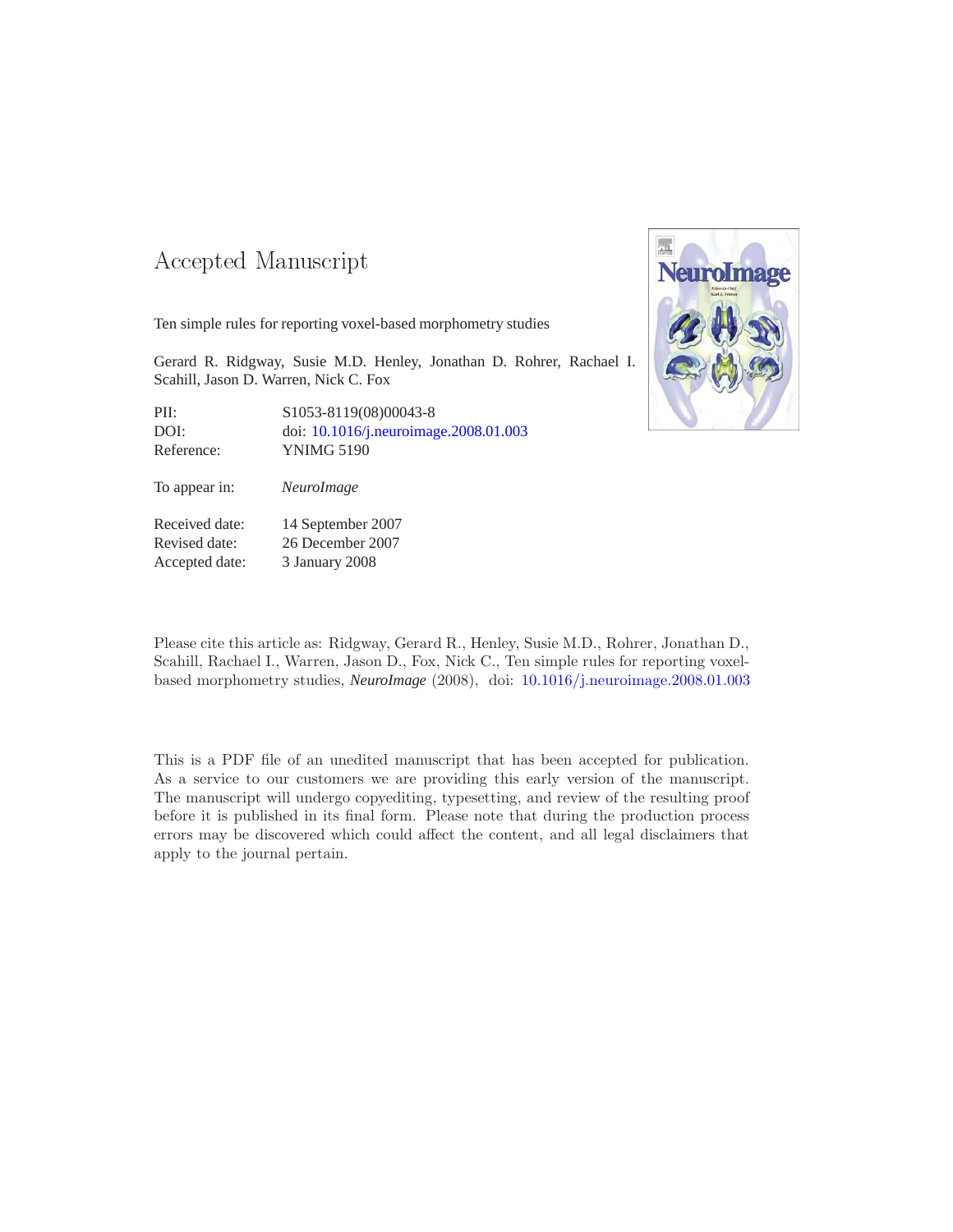#### **Ten simple rules for reporting voxel-based morphometry studies**

Gerard R. Ridgway,<sup>a</sup> Susie M. D. Henley,<sup>b</sup> Jonathan D. Rohrer,<sup>b</sup> Rachael I. Scahill,<sup>b</sup> Jason D. Warren<sup>b</sup> and Nick C. Fox<sup>b\*</sup>

Exercit Centre, Institute of Neurology, University College London, UK<br>
Exercit Centre, Institute of Neurology, University College London,<br>
Oxel-based morphometry, computational neuroanatomy, structural<br>
Exerciting VBM Stud <sup>a</sup> *Centre for Medical Image Computing, University College London, UK* <sup>b</sup> *Dementia Research Centre, Institute of Neurology, University College London, UK*

**Key-words:** Voxel-based morphometry, computational neuroanatomy, structural MRI, guidelines

**Running Title:** Reporting VBM Studies

**\*Corresponding author:** Nick C. Fox Dementia Research Centre Institute of Neurology University College London Queen Square London WC1N 3BG United Kingdom

Tel. +44 20 7829 8773 Fax. +44 20 7676 2066 Email N.Fox@dementia.ion.ucl.ac.uk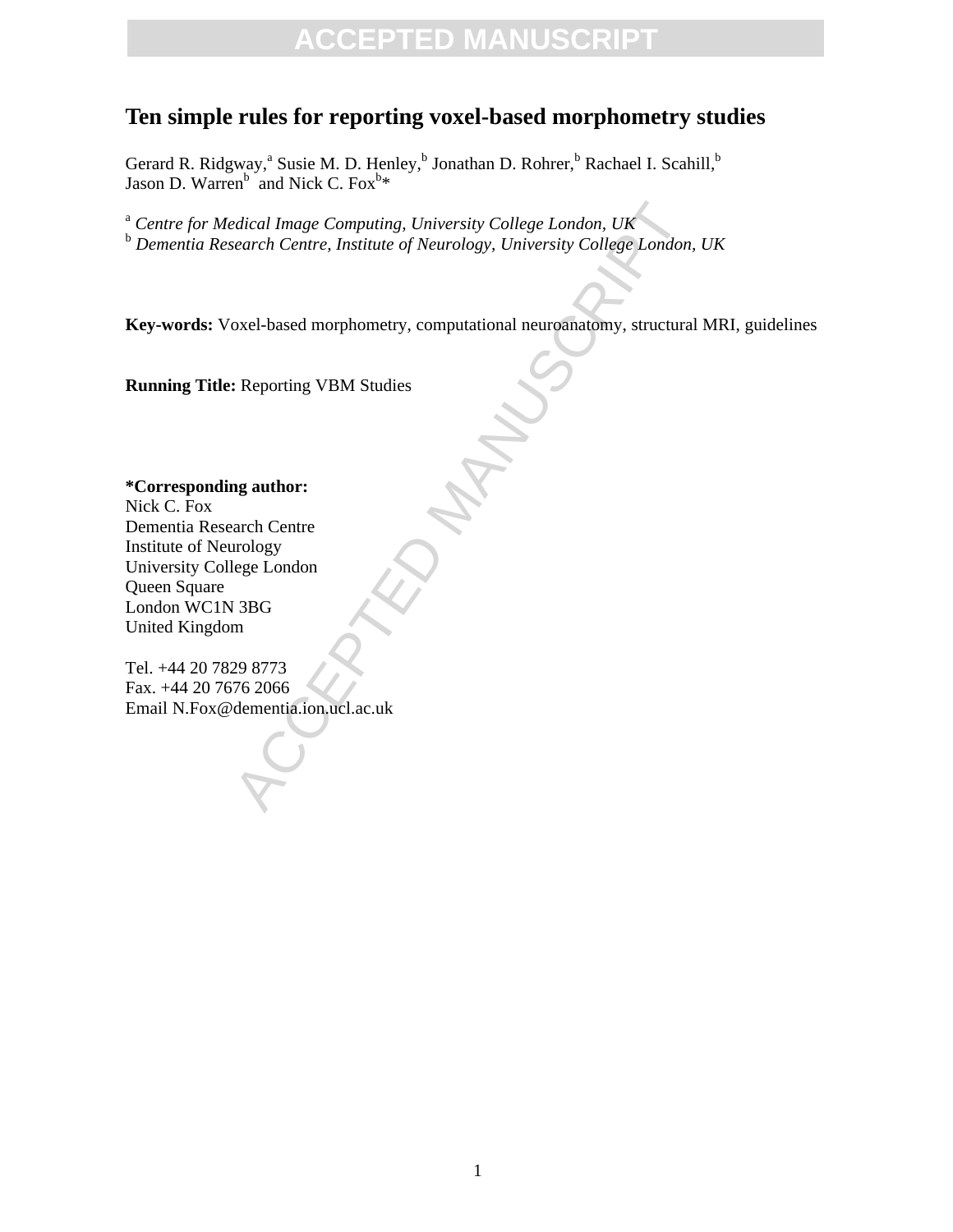#### **Abstract**

Voxel-Based Morphometry (Ashburner and Friston, 2000) is a commonly used tool for studying patterns of brain change in development or disease and neuroanatomical correlates of subject characteristics. In performing a VBM study, many methodological options are available; if the study is to be easily interpretable and repeatable, the processing steps and decisions must be clearly described. Similarly, unusual methods and parameter choices should be justified in order to aid readers in judging the importance of such options or in comparing the work with other studies. This editorial suggests core principles that should be followed and information that should be included when reporting a VBM study, in order to make it transparent, replicable and useful.

PCCEPTED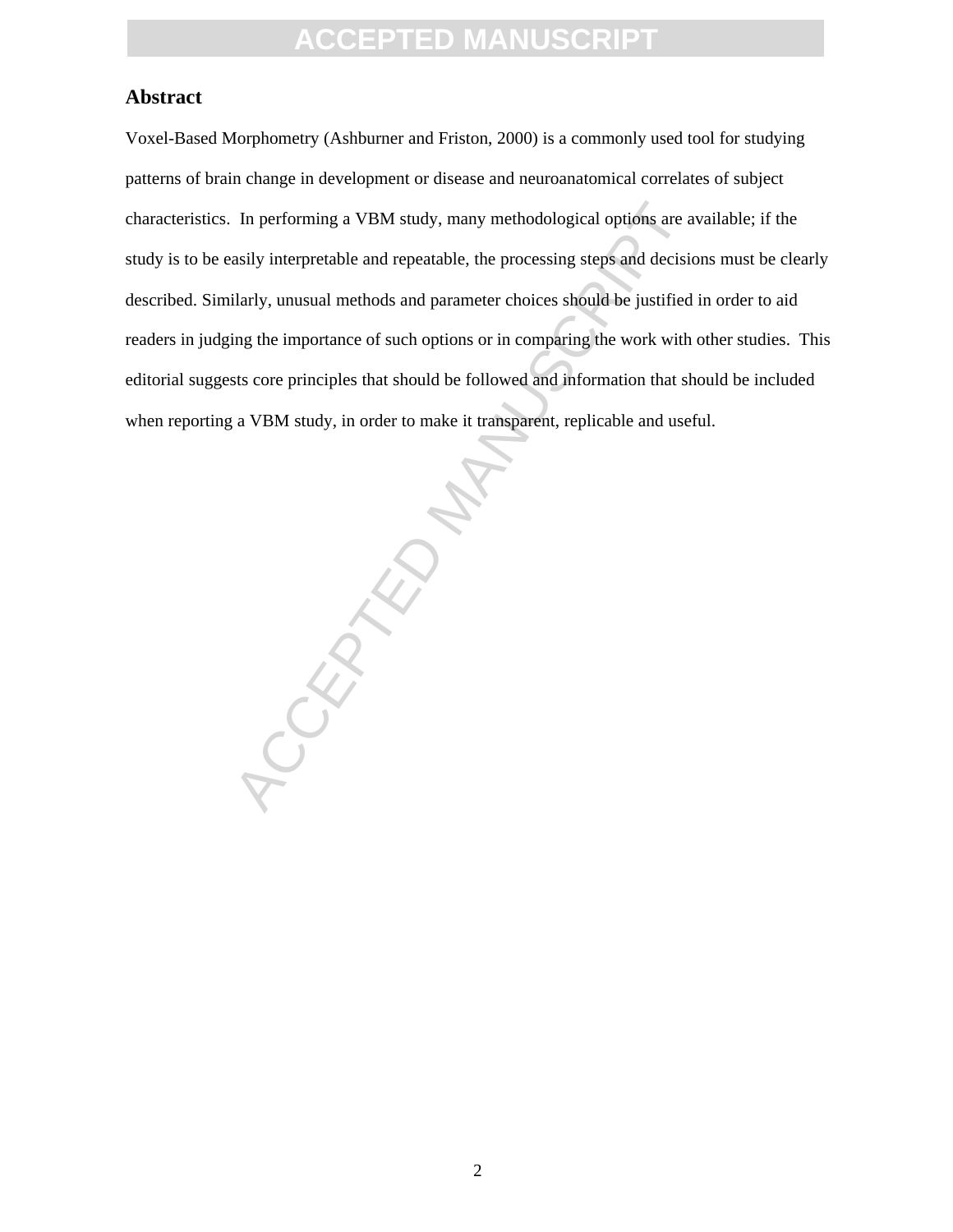#### **Introduction**

degenerative disease (Baron et al., 2001) and neuroanatomical correspondive deficits (Abell et al., 1999). VBM essentially involves v<br>sis of preprocessed structural MR images. Although much of the<br>mated in software package Voxel-Based Morphometry (Ashburner and Friston, 2000; Mechelli et al., 2005) is becoming increasingly widely used as a tool to examine patterns of brain change in healthy aging (Good et al., 2001) or neurodegenerative disease (Baron et al., 2001) and neuroanatomical correlates of behavioural or cognitive deficits (Abell et al., 1999). VBM essentially involves voxel-wise statistical analysis of preprocessed structural MR images. Although much of the processing and analysis is automated in software packages such as  $SPM<sup>1</sup>$ , many methodological decisions remain, including what template to use for normalisation, what level and type of correction to use and how best to display results. Different approaches, such as VBM using RAVENS maps (Davatzikos et al., 2001), introduce yet more options. It can therefore be difficult to replicate or draw conclusions from VBM studies if the processing steps are not clearly described. Similarly, if unusual methods or parameters are employed without sufficient justification it can be challenging for readers to judge the potential impact on results or to compare the work with other studies. In light of these issues, this editorial presents a set of recommendations, in the form of ten "rules" accompanied by a checklist, which we hope will be helpful to authors when writing up VBM studies. The rules are intended to outline core principles that should be followed and information that should be included when reporting a VBM study, in order to make it transparent, replicable and useful. Since the field is rapidly developing, such rules must not be overly restrictive; therefore in some instances, where a clear protocol cannot be stated, general advice is given in the hope of aiding the reader to follow good practice. As VBM datasets accumulate and alternative procedures and techniques proliferate, we feel that guidelines are crucial for clear scientific communication and further development of the field. Additional motivation for this work came from a related effort in the field of functional brain imaging ("Ten simple rules for reporting an fMRI experiment", Poldrack et al., submitted)<sup>2</sup>.

 $\overline{a}$ 

<sup>&</sup>lt;sup>1</sup> Statistical Parametric Mapping – see: www.fil.ion.ucl.ac.uk/spm/

<sup>2</sup> See also: http://www.fmrimethods.org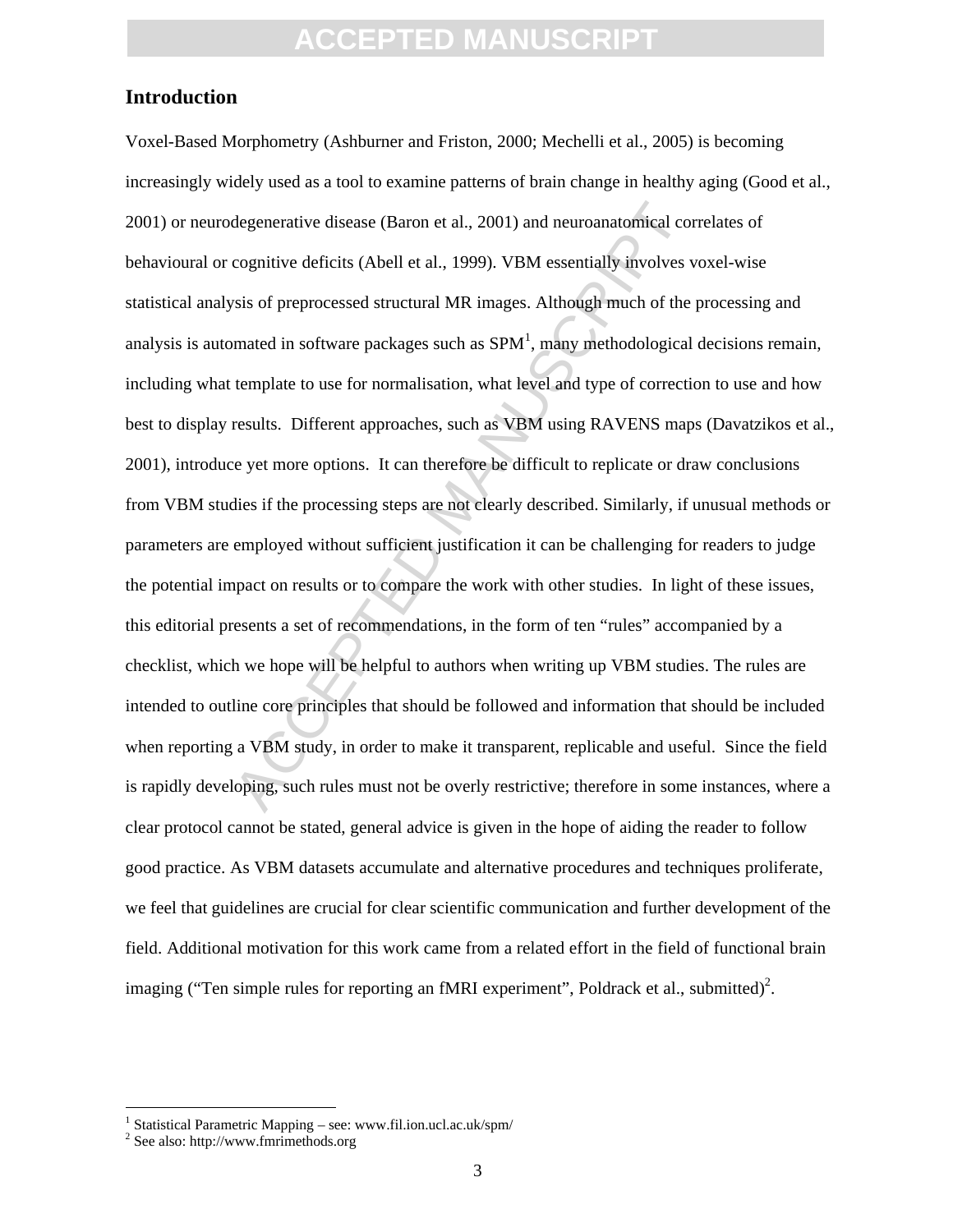#### **1. Set out the rationale for your study and describe the data fully**

cal or spatial regions in which effects might be expected (Maguire<br>mportant if search volumes are restricted when correcting for mul<br>a analysis (see Rule 5). The study design should be described in on<br>infident that subject What are the key experimental questions, and why was VBM preferred over other techniques in order to address these questions? Prior hypotheses should be stated; either experimental ones or *a priori* anatomical or spatial regions in which effects might be expected (Maguire et al., 2000). This is particularly important if search volumes are restricted when correcting for multiple statistical tests during data analysis (see Rule 5). The study design should be described in enough detail for readers to be confident that subjects have been included appropriately and that important sources of error have been identified, and, where possible, controlled for. Subject inclusion and exclusion criteria should be clearly set out, as well as baseline demographic information (such as age and gender) and any other variables which are relevant to the interpretation of the findings (Scahill et al., 2003). Examples of such variables could include IQ in a study of cognitive function, or measures of disease severity or duration in a clinical study. Image acquisition can influence morphometry results (Littmann et al., 2006) and it is therefore essential to report any variations in acquisition such as different scanners, scanner upgrades, or pulse sequence changes. The relative timing of data acquisition should be specified, for example, whether MRI and any clinical or behavioural data for each subject were collected on the same day; if not what was the interval? It is also important to specify whether MRI data for different groups were collected in an interleaved fashion, or in blocks (which raises the danger that changes in scanner calibration over time could confound effects of interest, Whitwell et al. 2001). Scanner models and locations should be listed for multi-centre studies, and assessment intervals (for MRI and any other data collection) should be made clear for longitudinal studies. If analysing multiple groups (e.g. patients and controls), discuss whether potential confounds, such as age, gender or acquisition differences are balanced between groups. If subjects or scans were excluded from the analysis this should be stated and justified (see Rule 9).

#### **2. Explain how the brain segmentations are produced**

The inputs to VBM's statistical analysis are derived from structural MR images using tissuesegmentation, spatial normalisation, and smoothing. Additional pre-processing is often performed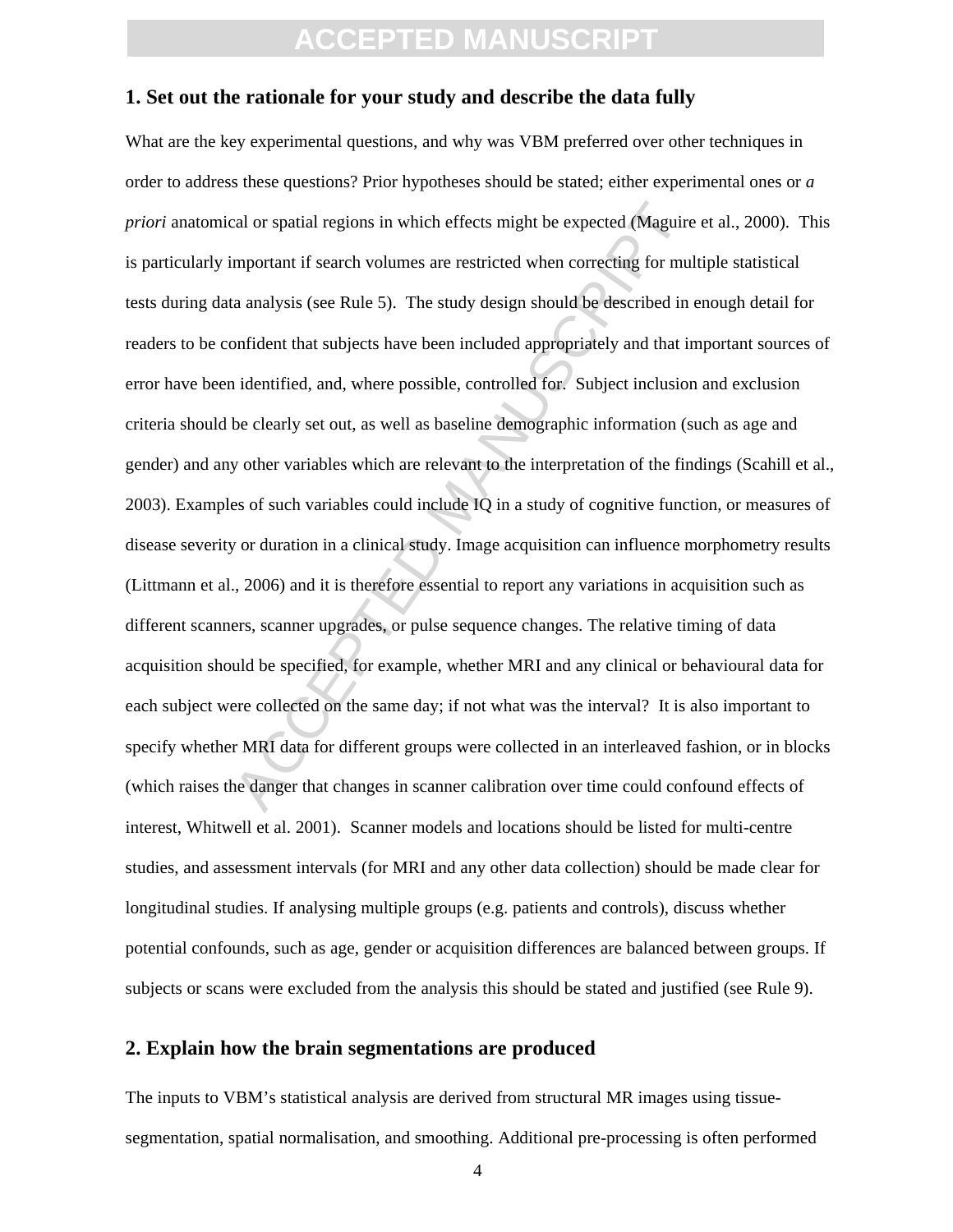ner and Friston (2005). The pre-processing steps must be reported<br>s to be clear and reproducible; as a minimum, this should include<br>(with version numbers) and any parameters altered from the defau<br>s, authors should clarify before the main segmentation step, generally using automatic algorithms such as MR bias correction or skull-stripping, or manual techniques such as semi-automatic brain-segmentation or interactive re-orientation. Multiple processes may be combined within unified algorithms, such as that of Ashburner and Friston (2005). The pre-processing steps must be reported in sufficient detail for the methods to be clear and reproducible; as a minimum, this should include the software packages used (with version numbers) and any parameters altered from the default values. For interactive steps, authors should clarify the protocol, for example whether operators were blind to subject identity. The segmentation method itself should be reported so as to be reproducible, either through clear identification of the software package and description of any defaults modified, or via careful description of the algorithm. Some popular segmentation algorithms use registered spatial priors (Ashburner and Friston, 1997), in which case the source of the priors and the means of alignment should be clear. In particular, with SPM2, different methods of iterative segmentation and normalisation have been used, often including iterative re-generation of priors (Good et al., 2001; Douaud et al., 2006); these should be reported in detail – terms such as "optimised VBM using SPM2" are not sufficiently precise. Following segmentation, other image-processing methods can be used to condition the data further. Such techniques include morphological filtering (used in the "clean-up" option of SPM2 and 5), the application of Markov Random Field models,<sup>3</sup> or interactive editing of segmentations. These approaches tend to be less standardised, so should be reported carefully. The final image-processing step is usually to smooth the segmentations, typically through convolution with a Gaussian kernel, in which case the Full-Width at Half-Maximum (FWHM) should be reported. Since smoothing sensitises the analysis to a particular spatial scale of effect (due to the matched filter theorem, Ashburner and Friston 2001) some justification of the choice of FWHM would be helpful. Less widely used smoothing techniques, such as anisotropic smoothing (Gerig et al., 1992), should be explained in detail.

l

<sup>&</sup>lt;sup>3</sup> See e.g. http://dbm.neuro.uni-jena.de/vbm/markov-random-fields/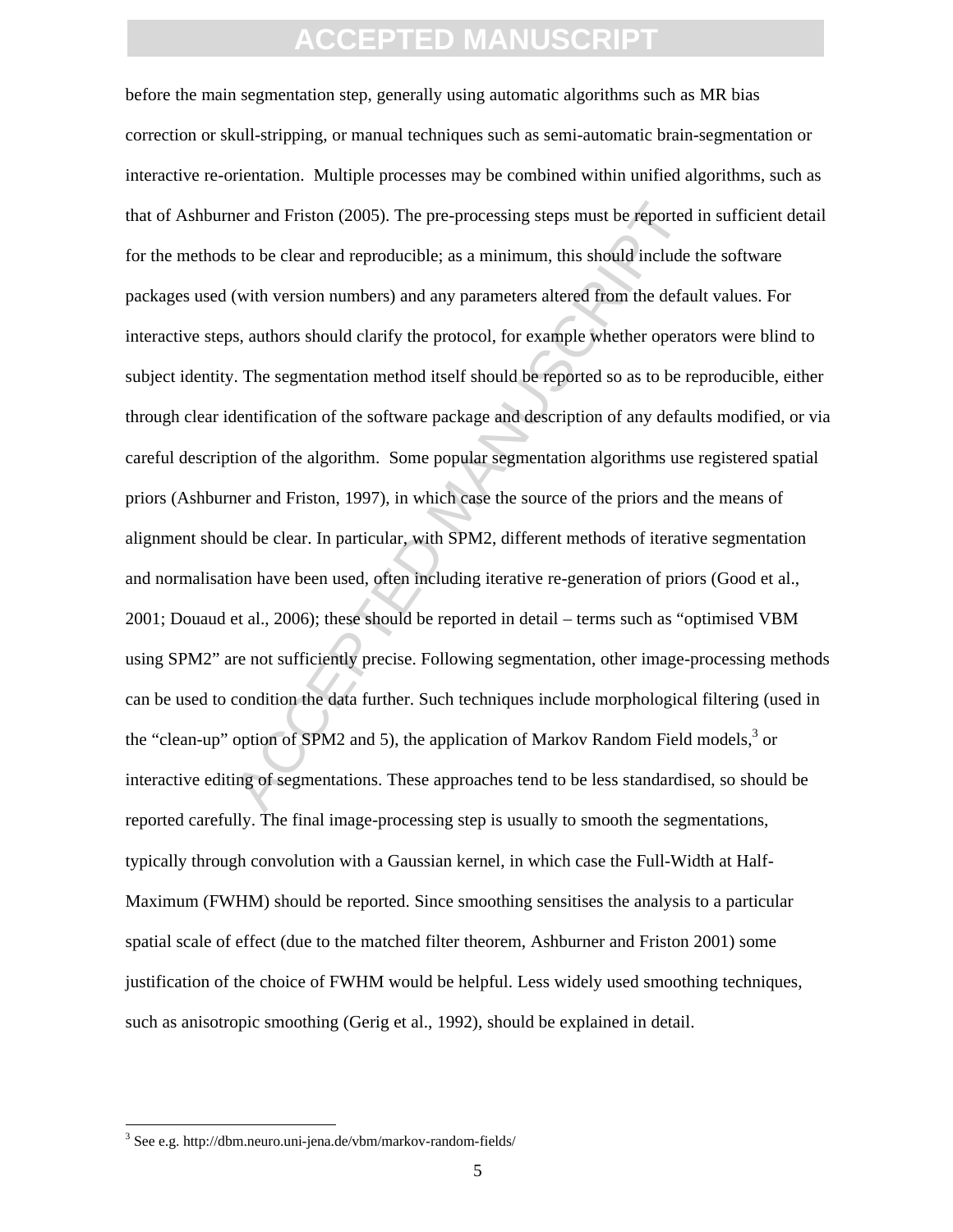#### **3. Describe the method of inter-subject spatial normalisation**

to which brains are aligned can impact on the results (Senjem et cical. As with the other pre-processing steps (see Rule 2), if a popul, deviations from the default options should be highlighted. If a n ployed, more detail In order to compare different subjects, it is essential to use some kind of registration algorithm to bring the images into at least approximate correspondence. Both the technique used and the reference space to which brains are aligned can impact on the results (Senjem et al., 2005), so clear reporting is crucial. As with the other pre-processing steps (see Rule 2), if a popular software package is used, deviations from the default options should be highlighted. If a non-standard approach is employed, more detail is required, describing the four basic elements of image registration: the spatial transformation model; the objective function, including any regularisation terms or Bayesian priors; the optimisation algorithm; and the interpolation method (Hill et al., 2001). Spatially-normalised segmentations may be subsequently "modulated" with the Jacobian determinants from the transformation, in order to adjust for the resulting volume changes (Good et al., 2001). This can heavily influence the results and their interpretation (Keller et al., 2004; Mechelli et al., 2005), so authors should state whether or not modulation has been performed and justify this choice. It is important to clearly report the reference space to which brains are being aligned as there are a number of different options available that are defined in quite different ways, ranging from low degree of freedom landmark based reorientation and scaling (Talairach and Tournoux, 1988) to automated registration with greater degrees of freedom, either to a template (e.g. Ashburner and Friston, 1999; Shen and Davatzikos, 2002) or to tissue probability maps (Ashburner and Friston, 2005). Template images or segmentations may be standard, such as the popular MNI or ICBM ones (used in SPM), or may be derived from the subjects themselves (e.g. Good et al., 2001; Kochunov et al., 2001; Joshi et al., 2004; Ashburner, 2007). If a subset of the data are used to generate custom templates or tissue probability maps, then which subjects (e.g. healthy, diseased, or a balanced mix), and why, should be clear. Poldrack et al., (submitted) further discuss the choice of reference space, with particular focus on the concept of Talairach space and its relation to standard atlases.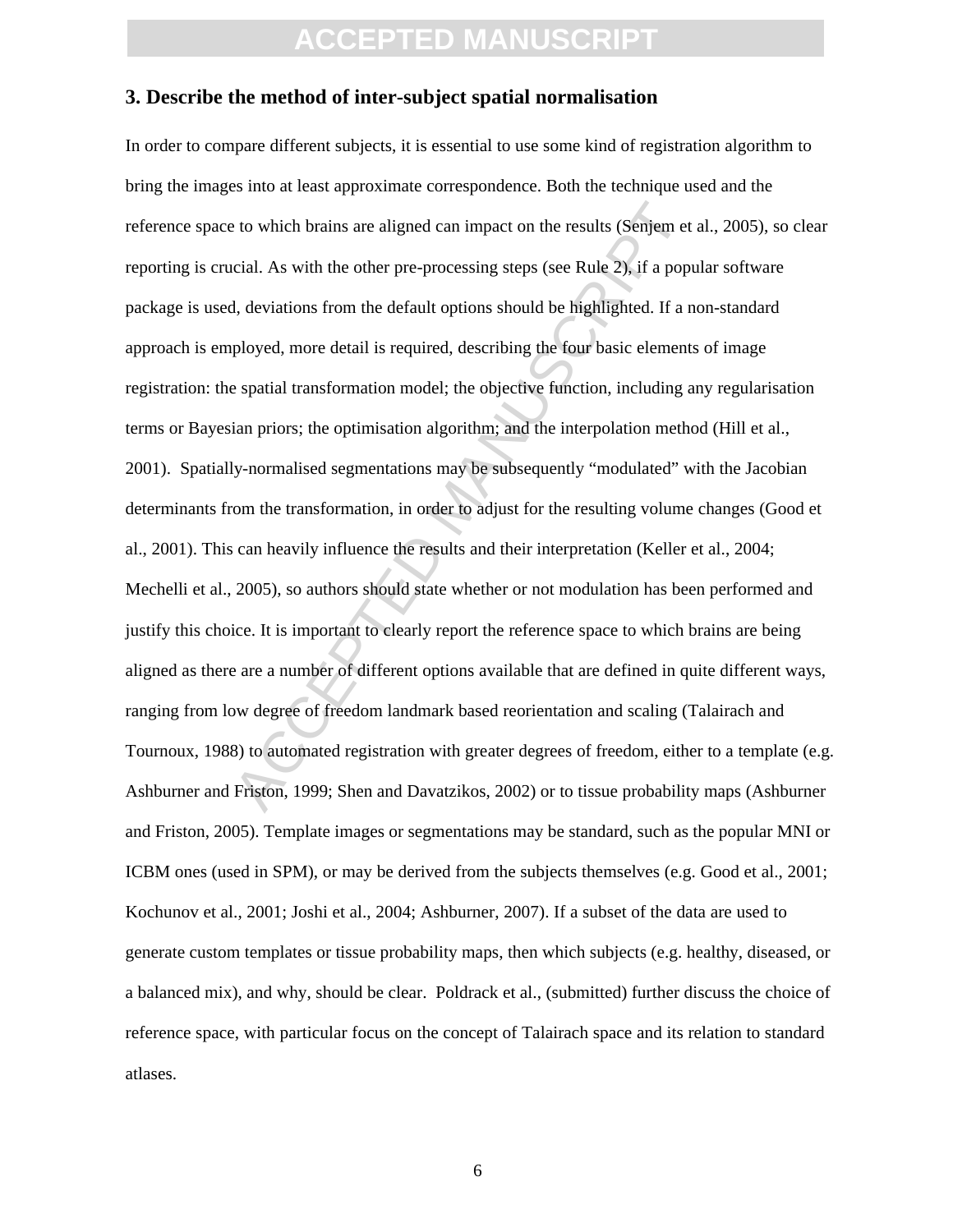#### **4. Make your statistical design transparent**

vious to the reader exactly what the factors were, the levels of each<br>ween factors were modelled. With estimation methods more advait<br>it may be necessary to report extra information; for example, SPM<br>ons that allow levels There are two issues here, model specification, and contrast testing. When constructing a model it is important to be clear about which variables are included, and why. In the case of factorial designs, it should be obvious to the reader exactly what the factors were, the levels of each factor, and which interactions between factors were modelled. With estimation methods more advanced than Ordinary Least Squares, it may be necessary to report extra information; for example, SPM5 includes nonsphericity options that allow levels of a factor to be dependent or to have different variances. Subject characteristics (Rule 1) should be assessed critically to ensure confounding variables have been included as covariates where appropriate. It is helpful to the reader to indicate why each variable has been modelled, and whether it is a variable of interest (e.g. a psychometric score) or a potentially confounding factor (e.g. age). It may be desirable to adjust for each subject's global brain tissue-volume or total intra-cranial volume (Whitwell et al., 2001; Good et al., 2001). Adjustment may be performed either by entering the global values as a covariate, or using them to scale the original voxel values (Kiebel and Holmes, 2007 discuss the differences in the context of PET imaging). Adjusting for global variables can alter findings (Good et al., 2001) and remains a topic of debate in VBM (Mechelli et al., 2005), which motivates both careful planning and thorough reporting. For all covariates, options relating to centring or orthogonalisation should be reported, especially if factor-covariate interactions are modelled. When interrogating the model, the contrasts tested should be described precisely, in terms of the variables involved and their weights. The choice of statistic (t-test or F-test) should be justified and (for single-tailed t-tests) the direction specified. Inclusion of a diagram (e.g. the design matrix) or equation summarising the model and contrasts may be helpful.

#### **5. Be clear about the significance of your findings**

As with other mass-univariate image analysis techniques, a large number of statistical tests are performed in a VBM study. The method used to correct for multiple testing should be both clearly

7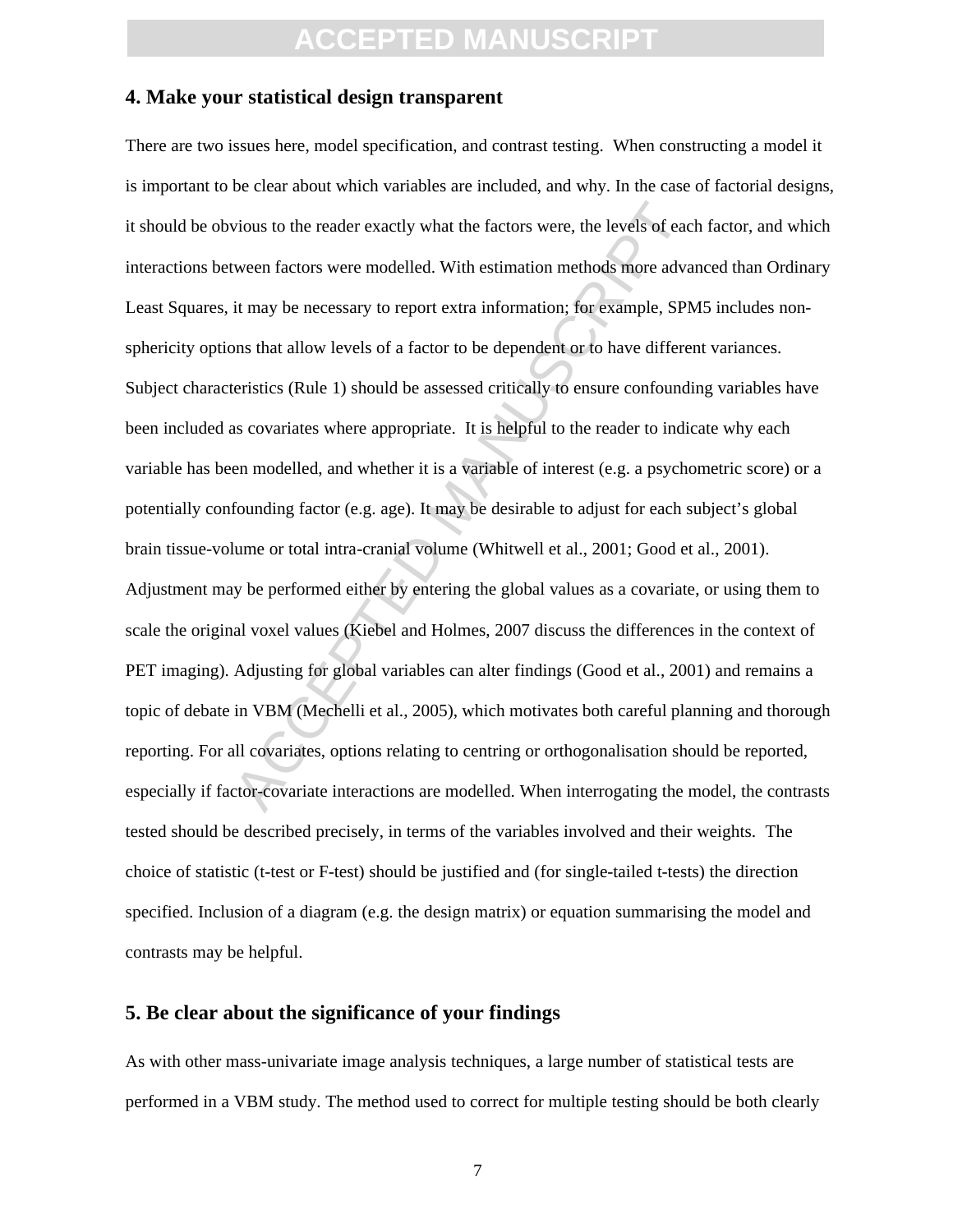woided – alternatives include correction at a less stringent alpha-le<br>unthresholded t- or effect-maps.<sup>4</sup> Studies have also been publish<br>to larger control groups; the standard parametric statistical frame<br>unbalanced design stated and carefully considered – ideally, *a priori*. VBM is often performed on limited numbers of subjects (for example, to investigate rare disorders), when there is a temptation to report uncorrected results due to low statistical power. If this is done it should be made obvious and it is probably best avoided – alternatives include correction at a less stringent alpha-level, or clear presentation of unthresholded t- or effect-maps.<sup>4</sup> Studies have also been published comparing single subjects to larger control groups; the standard parametric statistical framework is poorly suited to such unbalanced designs unless large smoothing kernels are employed (Salmond et al., 2002). Control of the voxel-level Family-wise Error rate (FWE) using methods based on random field theory requires estimation of the smoothness of the data, and depends strongly on the size of the search region. Therefore, interpretation is aided by reporting the estimated FWHM smoothness (not the same as the smoothness applied during pre-processing) and the resel count. In addition, the method used to define the search region (e.g. an explicit mask, or an absolute or relative threshold) should be specified. Cluster-level control of FWE usually assumes stationary smoothness, which is unlikely to be appropriate for VBM, unless special techniques are employed.<sup>5</sup> If it is used it should be justified, and the cluster-defining threshold must be reported. Permutation-based statistics (Nichols and Holmes, 2002) provide an alternative method to control FWE (based on voxel value, cluster-size or cluster-mass). These make fewer assumptions, but require careful explanation of the statistical design (including any steps for orthogonalising covariates). If sub-volumes of the main search region are analysed (known as Small Volume Correction in SPM) authors should explain how and why these regions of interest were selected. Such regions should ideally be anatomicallydefined and chosen *a priori* with justification. (see also Rule 8). False Discovery Rate (FDR) correction (Genovese et al., 2002) can follow either parametric or permutation-based statistics, over the whole search region or sub-volumes; these choices mean reporting should be more detailed than a simple statement that FDR was used.

 $\overline{a}$ 

<sup>4</sup> See http://imaging.mrc-cbu.cam.ac.uk/imaging/UnthresholdedEffectMaps

<sup>5</sup> See http://fmri.wfubmc.edu/cms/NS-General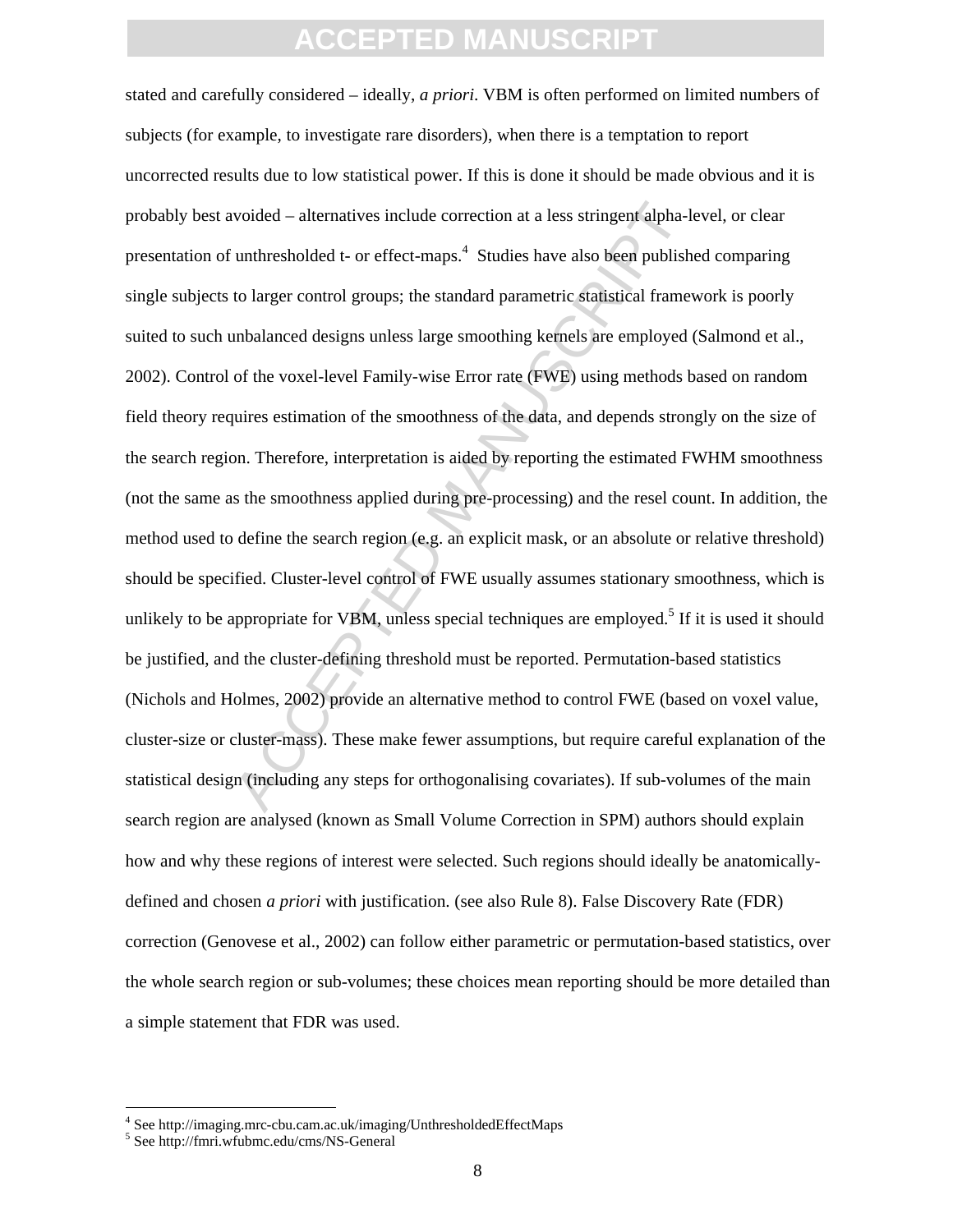#### **6. Present results unambiguously**

or following to present tables that include statistic values and cluster sizes, local maxima. SPMs should be displayed on a template that represently, for example, the MNI T1-template often used for normalisation mean imag The type and level of correction should be stated in all figure and table legends, and if the statistical parametric map (SPM) is displayed as orthogonal slices or sections then coordinates should be given. It is helpful to present tables that include statistic values and cluster sizes, as well as coordinates of local maxima. SPMs should be displayed on a template that represents some form of average anatomy, for example, the MNI T1-template often used for normalisation, or ideally, a study-specific mean image. Displaying overlays on a single high-resolution image is misleading: an individual subject is likely to be poorly representative of the group (Devlin and Poldrack, 2007), and implies a higher level of anatomical precision than is possible with smoothed data.<sup>6</sup> A similar caveat applies to the use of anatomical labels. Methods for converting MNI coordinates to Talairach space should be referenced, and may be best avoided (Devlin and Poldrack, 2007). Comparison of results can be aided by using the same t- or F-statistic colour-scales across figures. If an SPM is displayed at a threshold lower than that used to locate significant voxels (for example in order to show small effects or give an impression of the overall distribution of change) this should be made explicit. If single-tailed t-tests are focused on (for example in a study of atrophy where tissue gain would be clinically implausible), it may nevertheless be helpful to report the reverse contrast as it can indicate mis-registration as a potential confound – or even a possible cause – for the main findings.

#### **7. Clarify and justify any non-standard statistical analyses**

As a general principle, the less standard the analysis, the more thoroughly it should be explained. Here, we discuss three of the more common examples. Contrast masking may be used to disambiguate multiple possible causes of an effect or to define smaller search regions, in which case authors should clarify not only which contrasts were analysed, which were used for masking and at what threshold, but also the motivation for doing so and their interpretation. If a conjunction of analyses is tested using the minimum of several statistic images, it is crucial to clarify the null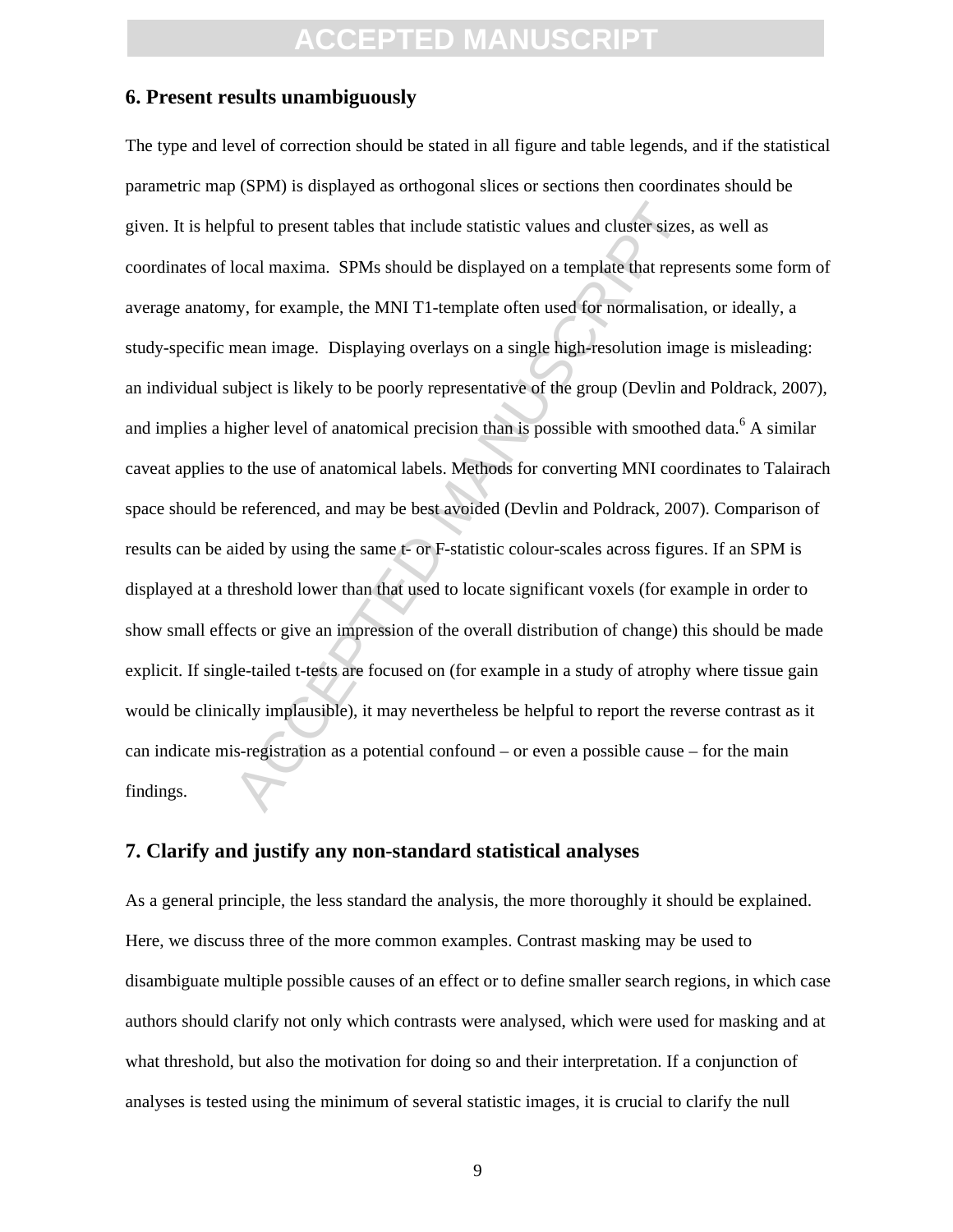hypothesis – global, conjunction, or intermediate (Friston et al., 2005). If data are extracted (e.g. eigenvariates from volumes of interest, peak voxels or cluster summaries) for analysis with other statistical software, this should be explained and justified (see also the Rule below).

#### **8. Guard against common pitfalls**

**Example 15 and Solution** Signal Singlet entired the mass of the mass of the two set the time entire entire to correct for the user's investigation of multiple comparison problem (Hochberg and Tamhane, 1987). A singlet-com Here we discuss a few potential problems with VBM analyses that might be easily overlooked. Firstly, note that while voxel-wise multiple testing is usually corrected for (see Rule 5), most software packages do nothing to correct for the user's investigation of multiple contrasts – the more conventional multiple-comparison problem (Hochberg and Tamhane, 1987). A simple example of this occurs if two opposite single-tailed t-contrasts are analysed: if findings in either contrast could be considered significant but only one is eventually reported, then either this must be noted or the alpha-level or p-values should be adjusted. With more complex models it can be difficult to decide on a suitable correction procedure (Ludbrook, 1991), but if many contrasts have been tested and not presented, this must be noted. A more insidious multiple-comparisons problem can occur if part or all of the VBM analysis is repeated for any reason. The context for this is crucial: for example, different amounts of smoothing (see Rules 2 and 9) may be used to match the filter size to multiple spatial scales of expected effects, whereas it would be misleading to try several FWHM values before reporting only the most appealing results. It is also possible to invalidate correction for voxel-wise multiple tests by extracting sub-regions of the images for further analysis; it is essential that the procedure used to select data is independent of the subsequent analysis (Friston, 1997), and clearly described. Similar caveats apply to the selection of alternative parameters at other preprocessing stages, or the analysis of multiple sub-groups of subjects (e.g. for disease sub-types), unless this is done using independent datasets. It is sometimes necessary to exclude certain subjects or scans (for example due to artefacts or pre-processing failures) such decisions should ideally be blind to the subjects' identity, and care should be taken to avoid bias or, if this is not possible (e.g.

l

<sup>6</sup> Consider also the limitations of spatial normalisation discussed in Rule 9.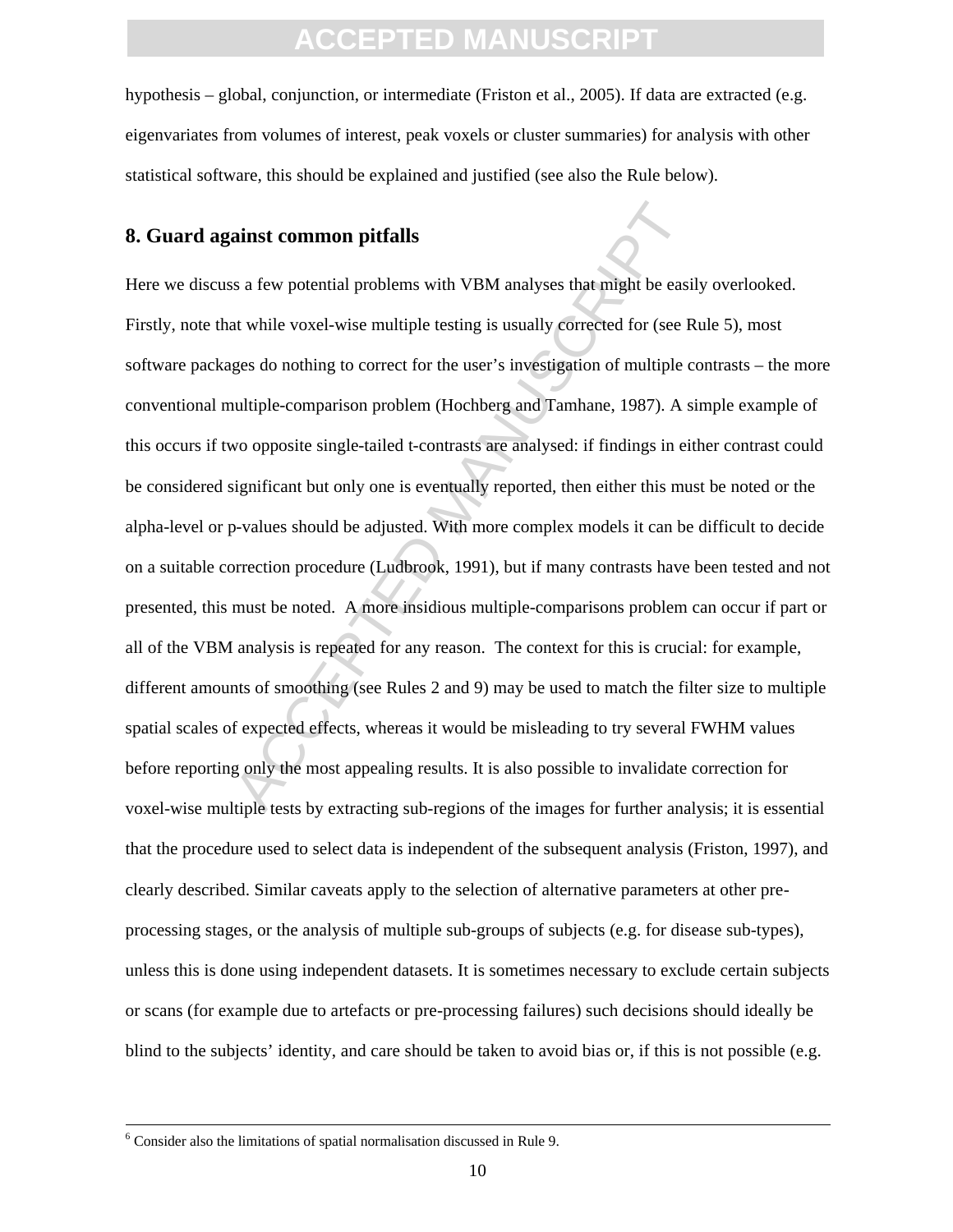if more severely affected subjects are more likely to be excluded due to poor segmentation), sources of bias should be acknowledged.

#### **9. Recognise the limitations of the technique**

analysis methods. VBM has inherent limitations (Bookstein, 2001<br>r-subject spatial normalisation is problematic: different subjects c:<br>with no "true" correspondence between them and information fron<br>ulcal labelling) does no Like all image analysis methods, VBM has inherent limitations (Bookstein, 2001). The basic premise of inter-subject spatial normalisation is problematic: different subjects can have different gyral variants with no "true" correspondence between them and information from structural MRI (even manual sulcal labelling) does not necessarily predict underlying cytoarchitectonic borders (Amunts et al., 2007). Normalisation accuracy is also likely to vary between brain regions, for example highly convoluted cortex will register less well than simpler structures. This suggests that conclusions regarding fine-scale anatomical localisation should be cautious; there is no single "correct" normalisation method. Smoothing can alleviate some of the problems of inter-subject correspondence (in addition to making the data more normally distributed) but brings problems of its own. Variations in smoothing can produce very different results (Jones et al., 2005) and while investigators may have a rough idea of a reasonable kernel size for their study (based on *a priori* beliefs about the likely scale of interest), a degree of arbitrariness remains. All classical statistical tests share the limitation that failure to reject the null-hypothesis does not imply that it is true (this is particularly pertinent if tests only just fail to reach arbitrary significance levels, e.g. p=0.051). More specifically, with SPM, the absence of a statistically significant effect in a particular region does not prove that the region is unaffected. This is especially true for VBM, where regional variation in normalisation accuracy (Crum et al., 2003) or smoothness (Ashburner and Friston, 2000) is likely to result in statistical sensitivity varying over the brain.

#### **10. Interpret your results cautiously and in context**

When implemented rigorously and interpreted carefully VBM can be a powerful technique. Authors should be forthright in discussing potential sources of bias or imprecision, whether they arise from the study's design or analysis, or from the nature of VBM itself. Particular care should be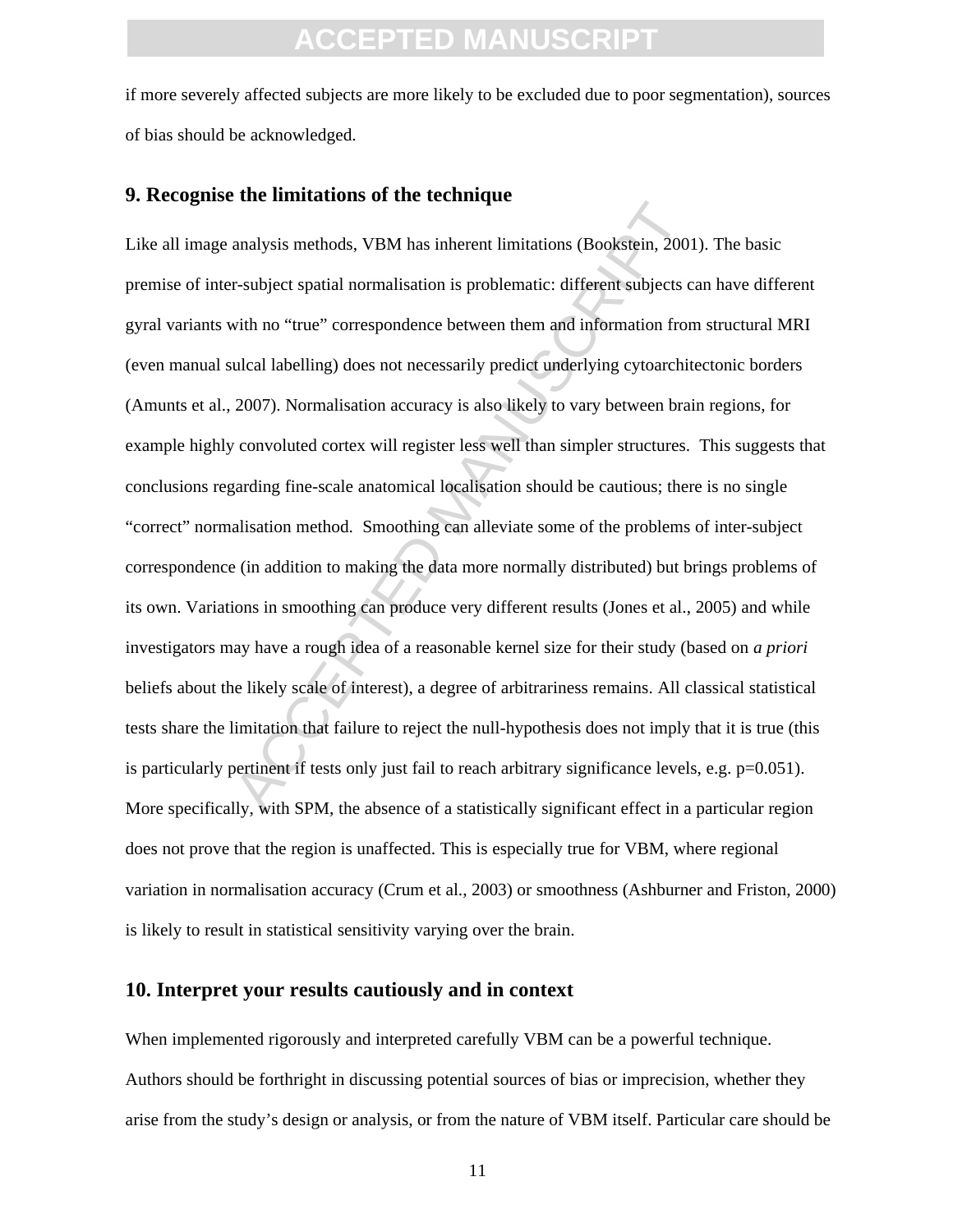of the particular parameters chosen. This approach reflects an awares of error and bias that can be introduced at the different stages of likely to be amplified in clinical populations with inherently atypicats, our basic taken when interpreting results which appear fragile with respect to more arbitrary aspects of the method such as pre-processing options and nuisance variables. A conservative approach based on robust findings, related to *a priori* hypotheses, is preferable to reporting weak effects that may be idiosyncratic to the particular parameters chosen. This approach reflects an awareness of the potential sources of error and bias that can be introduced at the different stages of a VBM study – effects that are likely to be amplified in clinical populations with inherently atypical anatomy. Despite the caveats, our basic message is brief: your VBM study should be conducted and reported in a way that is principled, transparent and replicable. Such studies have potential to become valuable contributions to the literature.

#### **Acknowledgements**

We are grateful to John Ashburner for his helpful comments, and to Karl Friston, for inviting the submission of this paper for review. We thank the authors of "Ten simple rules for reporting fMRI experiments" for sharing an early draft of their work. Chris Frost provided helpful statistical advice. We are grateful to the reviewers, who made numerous detailed suggestions.

GRR is supported by the Engineering and Physical Sciences Research Council and GlaxoSmithKline through an Industrial CASE Studentship. SMD is supported by the High Q Foundation. JDR is supported by a Wellcome Trust Research Training Fellowship. JDW is supported by a Wellcome Trust Intermediate Clinical Fellowship. RIS and NCF acknowledge support from the UK Medical Research Council. This work was undertaken at UCLH/UCL who received a proportion of funding from the Department of Health's NIHR Biomedical Research Centres funding scheme. The Dementia Research Centre is an Alzheimer's Research Trust Coordinating Centre.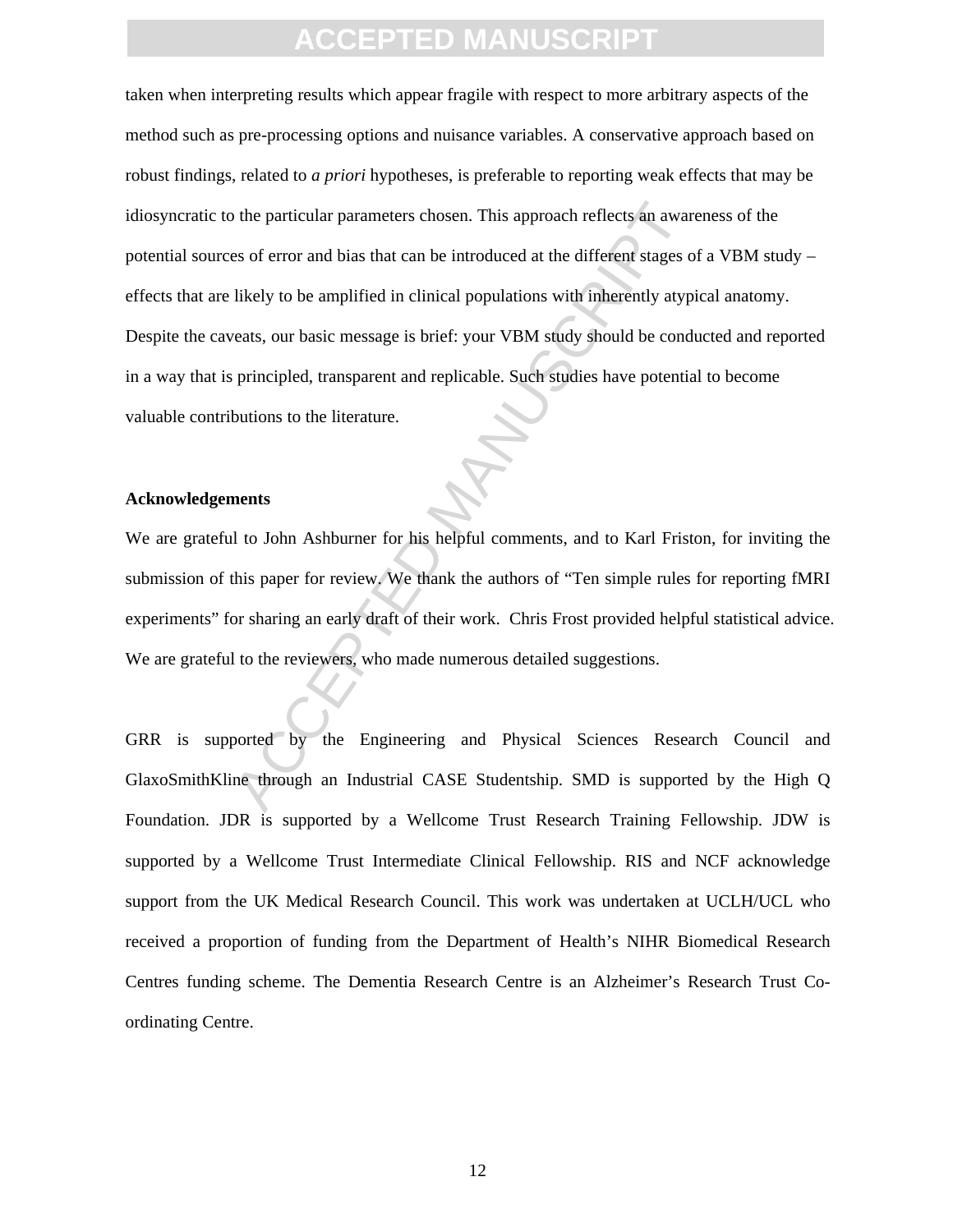#### **References**

Abell, F., Krams, M., Ashburner, J., Passingham, R., Friston, K., Frackowiak, R., Happe, F., Frith, C., Frith, U., 1999, The neuroanatomy of autism: a voxel-based whole brain analysis of structural scans., *NeuroReport* **10**(8), 1647-1651

Amunts, K., Schleicher, A. and Zilles, K., 2007, Cytoarchitecture of the cerebral cortex--more than localization., *Neuroimage* **37**(4), 1061-5.

Ashburner, J., 2007, A fast diffeomorphic image registration algorithm., *Neuroimage* **38**(1), 95-113

Ashburner, J. and Friston, K. J., 1997, Multimodal Image Coregistration and Partitioning--A Unified Framework., *Neuroimage* **6**(3), 209-217.

Ashburner, J. and Friston, K. J., 1999, Nonlinear spatial normalization using basis functions. *Hum Brain Mapp* **7**(4), 254-266

Ashburner, J. and Friston, K. J., 2000, Voxel-based morphometry – the methods., *Neuroimage* **11**(6 Pt 1), 805-821.

Ashburner, J. and Friston, K. J., 2001, Why voxel-based morphometry should be used., *Neuroimage* **14**(6), 1238-1243.

Ashburner, J. and Friston, K. J., 2005, Unified segmentation., *Neuroimage* **26**(3), 839-851.

theicher, A. and Zilles, K., 2007, Cytoarchitecture of the cerebral *euroimage* 37(4), 1061-5.<br>
2007, A fast diffeomorphic image registration algorithm., *Neuroim* nd Friston, K. J., 1997, Multimodal Image Coregistration Baron, J. C., Chételat, G., Desgranges, B., Perchey, G., Landeau, B., de la Sayette, V. and Eustache, F., 2001, In vivo mapping of gray matter loss with voxel-based morphometry in mild Alzheimer's disease., *Neuroimage* **14**(2), 298-309

Bookstein, F. L., 2001, "Voxel-based morphometry" should not be used with imperfectly registered images., *Neuroimage* **14**(6), 1454-1462.

Crum, W. R., Griffin, L. D., Hill, D. L. G. and Hawkes, D. J., 2003, Zen and the art of medical image registration: correspondence, homology, and quality. *Neuroimage* **20**(3), 1425-1437

Devlin, J. T. and Poldrack, R. A., 2007, In praise of tedious anatomy. *Neuroimage* **37**(4), 1033-41

Davatzikos, C., Genc, A., Xu, D. and Resnick, S. M. 2001, Voxel-based morphometry using the RAVENS maps: methods and validation using simulated longitudinal atrophy., *Neuroimage* **14**(6), 1361-1369.

Douaud, G., Gaura, V., Ribeiro, M., Lethimonnier, F., Maroy, R., Verny, C., Krystkowiak, P., Damier, P., Bachoud-Levi, A., Hantraye, P. and Remy, P., 2006, Distribution of grey matter atrophy in Huntington's disease patients: a combined ROI-based and voxel-based morphometric study., *Neuroimage* **32**(4), 1562-1575.

Friston, K. J., 1997, Testing for anatomically specified regional effects., *Hum Brain Mapp* **5**(2), 133-136.

Friston, K. J., Penny, W. D. and Glaser, D. E., 2005, Conjunction revisited., *Neuroimage* **25**(3), 661-667.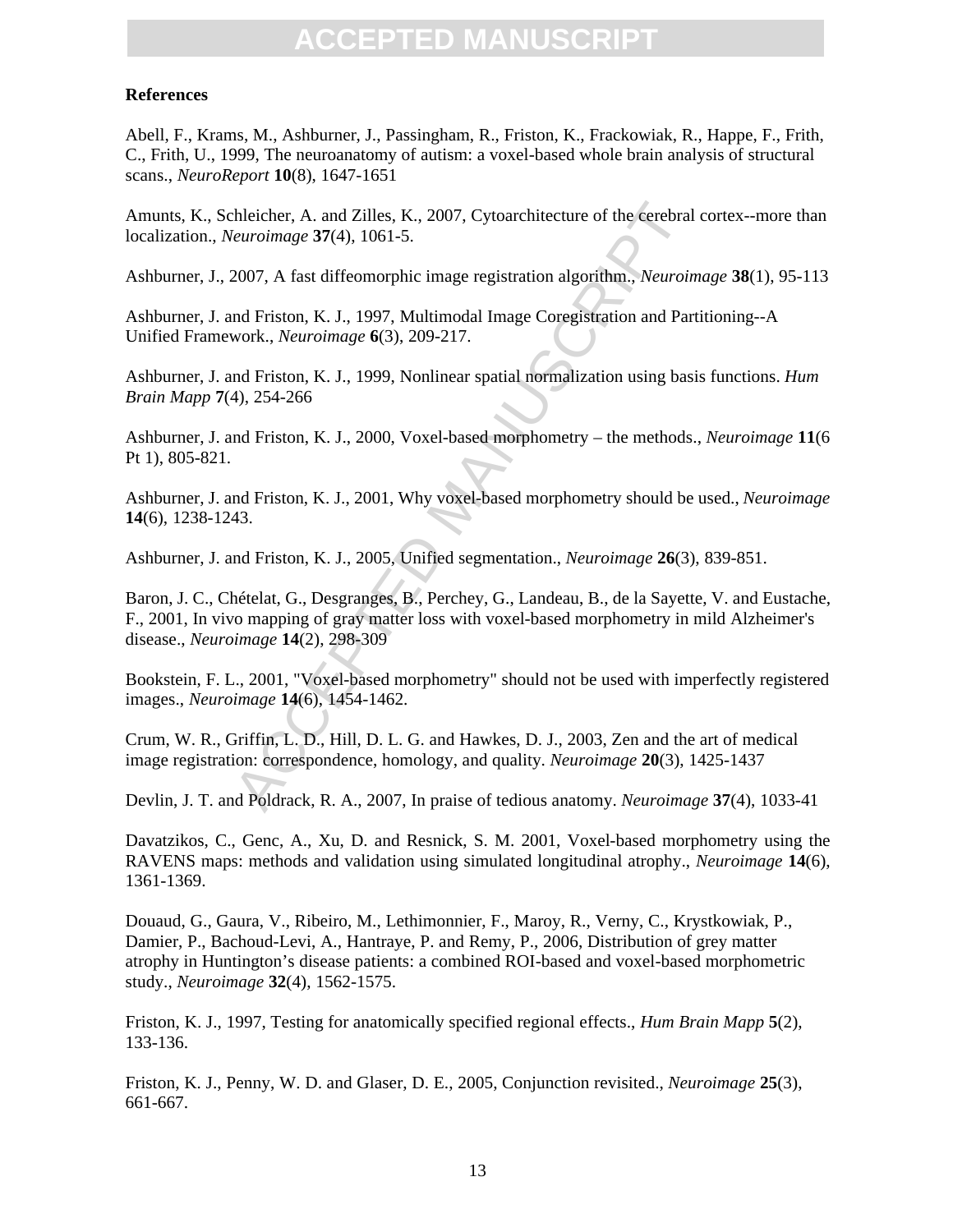Genovese, C.R., Lazar, N.A. and Nichols, T., 2002, Thresholding of Statistical Maps in Functional Neuroimaging Using the False Discovery Rate., *Neuroimage* **15**(4), 870-878

Gerig, G., Kubler, O., Kikinis, R. and Jolesz, F., 1992, Nonlinear anisotropic filtering of MRI data, *Medical Imaging, IEEE Transactions on* **11**(2), 221-232.

Good, C. D., Johnsrude, I. S., Ashburner, J., Henson, R. N., Friston, K. J. and Frackowiak, R. S., 2001, A voxel-based morphometric study of ageing in 465 normal adult human brains., *Neuroimage* **14**(1 Pt 1), 21-36.

Hill, D.L.G., Batchelor, P.G., Holden, M. and Hawkes, D.J., 2001, Medical Image Registration., *Phys. Med. Biol.* **46**(1), 1-45

Hochberg, Y. and Tamhane, A., 1987, *Multiple comparison procedures*, John Wiley & Sons.

Jones, D. K., Symms, M. R., Cercignani, M. and Howard, R. J., 2005, The effect of filter size on VBM analyses of DT-MRI data., *Neuroimage* **26**(2), 546-554.

Joshi, S., Davis, B., Jomier, M. and Gerig, G., 2004, Unbiased diffeomorphic atlas construction for computational anatomy. *Neuroimage* **23**(Suppl 1), S151-S160

Keller, S. S., Wilke, M., Wieshmann, U. C., Sluming, V. A. and Roberts, N., 2004, Comparison of standard and optimized voxel-based morphometry for analysis of brain changes associated with temporal lobe epilepsy. *Neuroimage* **23**(3), 860-868

Kiebel, S. J. and Holmes, A. P., 2007, The General Linear Model. Ch. 8 in Friston, K. J., Ashburner, J. T., Kiebel, S. J., Nichols, T. E. and Penny, W. D. (Eds.), Statistical Parametric Mapping – The Analysis of Functional Brain Images. Academic Press, pp. 109-110.

bhnsrude, I. S., Ashburner, J., Henson, R. N., Friston, K. J. and Franchard morphometric study of ageing in 465 normal adult human b 66.<br>atchelor, P.G., Holden, M. and Hawkes, D.J., 2001, Medical Imag.<br>4. 46(1), 1-45<br>md Ta Kochunov, P., Lancaster, J. L., Thompson, P., Woods, R., Mazziotta, J., Hardies, J. and Fox, P., 2001 Regional spatial normalization: toward an optimal target. *J Comput Assist Tomogr* **25**(5), 805- 816

Littmann, A., Guehring, J., Buechel, C. and Stiehl, H., 2006, Acquisition-related morphological variability in structural MRI. *Acad Radiol* **13**(9), 1055-1061

Ludbrook, J., 1991, On making multiple comparisons in clinical and experimental pharmacology and physiology., *Clin Exp Pharmacol Physiol* **18**(6), 379-392.

Maguire, E. A., Gadian, D. G., Johnsrude, I. S., Good, C. D., Ashburner, J., Frackowiak, R. S. and Frith, C. D., 2000, Navigation-related structural change in the hippocampi of taxi drivers., *Proc Natl Acad Sci* **97**(8), 4398-4403

Mechelli, A., Price, C. J., Friston, K. J. and Ashburner, J., 2005, Voxel-Based Morphometry of the Human Brain: Methods and Applications., *Current Medical Imaging Reviews* **1**(1), 1-9

Nichols, T. E. and Holmes, A. P., 2002, Nonparametric permutation tests for functional neuroimaging: A primer with examples. *Human Brain Mapping* **15**(1), 1-25

Salmond, C. H., Ashburner, J., Vargha-Khadem, F., Connelly, A., Gadian, D. G. and Friston, K. J., 2002, Distributional assumptions in voxel-based morphometry., *Neuroimage* **17**(2), 1027-1030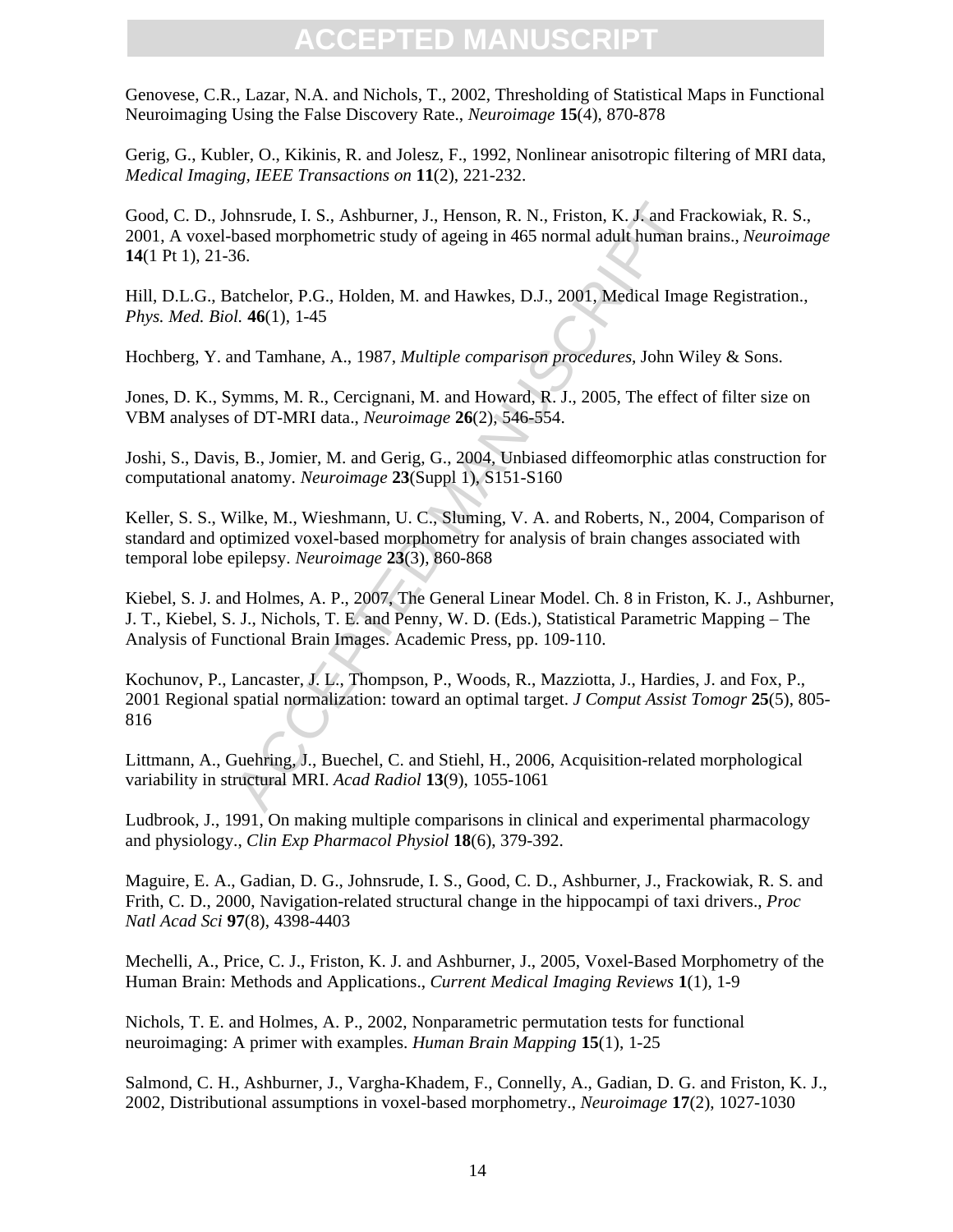Scahill, R.I., Frost, C., Jenkins, R., Whitwell, J.L., Rossor, M.N. and Fox, N.C., 2003, A Longitudinal Study of Brain Volume Changes in Normal Aging Using Serial Registered Magnetic Resonance Imaging. *Archives of Neurology* **60**(7), 989-994

Senjem, M. L., Gunter, J. L., Shiung, M. M., Petersen, R. C. and Jack, C. R., 2005, Comparison of different methodological implementations of voxel-based morphometry in neurodegenerative disease., *Neuroimage* **26**(2), 600-608

Shen, D. and Davatzikos, C., 2002, HAMMER: hierarchical attribute matching mechanism for elastic registration. *IEEE Trans Med Imaging* **21**(11), 1421-1439

Talairach, J. and Tournoux, P., 1988, Co-Planar Stereotaxic Atlas of the Human Brain: 3 dimensional Proportional System: an Approach to Cerebral Imaging., *Thieme*

Whitwell, J. L., Crum, W. R., Watt, H. C. and Fox, N. C., 2001, Normalization of cerebral volumes by use of intracranial volume: implications for longitudinal quantitative MR imaging. *Am J Neuroradiol* **22**(8), 1483-1489

RANTE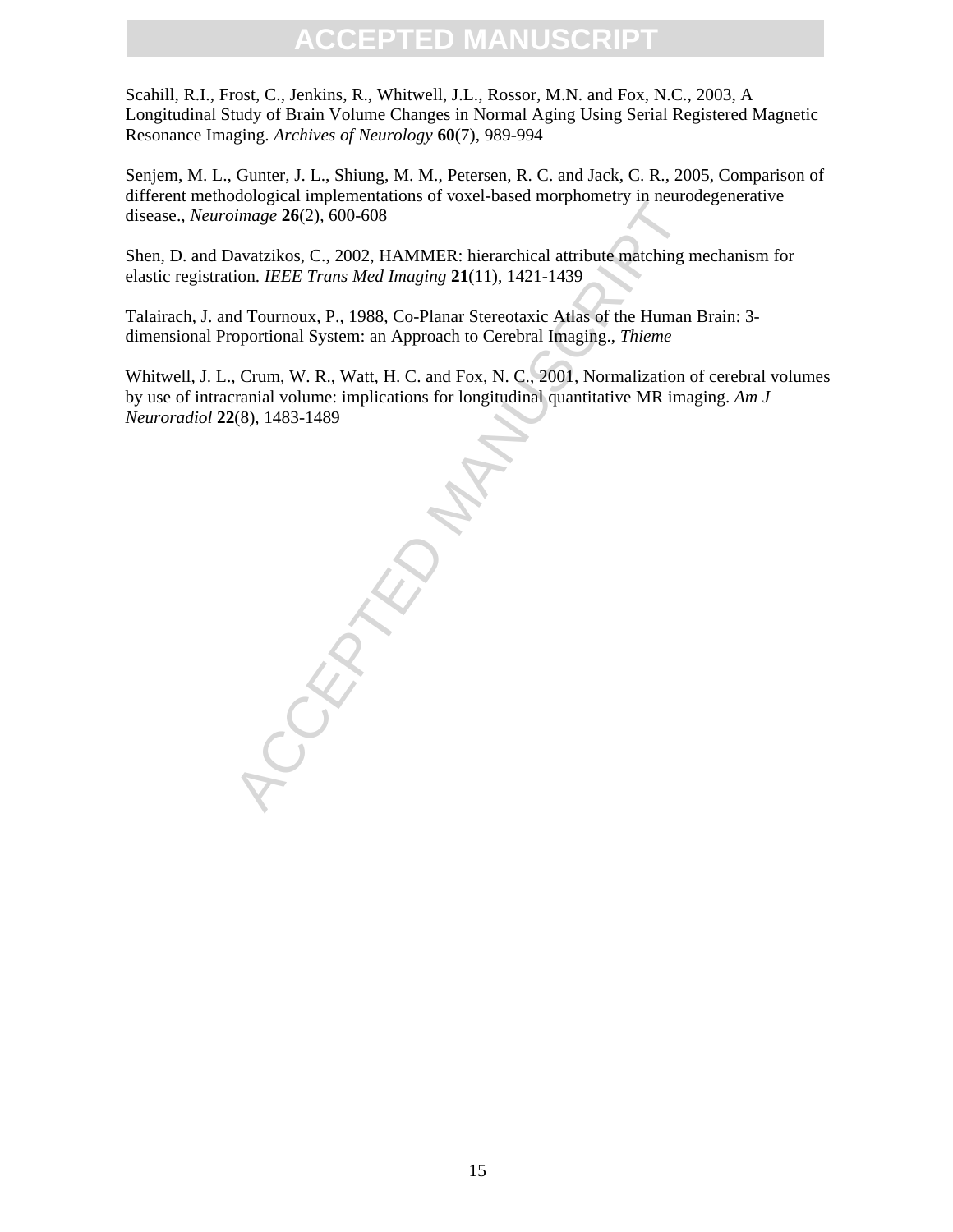#### **Appendix: VBM Reporting (and reviewing) Checklist**

The aim of the following table is to assist authors in checking they have not overlooked important

aspects of reporting their VBM studies; it is not intended to be an inflexible list of requirements.

| Paper section and topic | Item           | <b>Rules</b> |    | <b>Description</b>                                                         |  |
|-------------------------|----------------|--------------|----|----------------------------------------------------------------------------|--|
| <b>INTRODUCTION</b>     | 1              | 1, 9         | ٠  | Scientific background and rationale for the study - why use VBM            |  |
|                         |                |              |    | to address the particular question                                         |  |
| <b>METHODS</b>          | $\overline{2}$ | 1, 8         | ٠  | Inclusion and exclusion criteria for patients                              |  |
| Participants            |                |              | ٠  | Nature of the control subjects, how they were chosen and how               |  |
|                         |                |              |    | they were matched to the patients                                          |  |
|                         |                |              | ٠  | Location in which the data was collected and over what period of           |  |
|                         |                |              |    | time                                                                       |  |
| <b>Objectives</b>       | 3              | 1, 5         |    | Specific objectives and hypotheses and in particular any a priori          |  |
|                         |                |              |    | anatomical hypothesis                                                      |  |
| <b>Brain</b> imaging    | 4              |              | u) | Scan acquisition parameters <sup>1</sup>                                   |  |
|                         |                |              |    | Whether all subjects were scanned on the same scanner and same             |  |
|                         |                |              |    | parameters                                                                 |  |
|                         |                |              | ٠  | Timing of imaging in relation to any neurological, behavioural             |  |
|                         |                |              |    | and/or psychometric assessments                                            |  |
| <b>Software</b>         | 5              | 2, 3, 4      | ٠  | Name and version of package, with version of supporting                    |  |
|                         |                |              |    | software if applicable, e.g. if SPM is used: its version and the           |  |
|                         |                |              |    | version of MATLAB                                                          |  |
|                         |                |              | п  | Whether any parameters have been altered from the defaults <sup>2</sup>    |  |
| Manual pre-processing   | 6              | 2, 3         | ٠  | Whether manual pre-processing was performed and if so, what                |  |
|                         |                |              |    | procedures <sup>3</sup> ; briefly describe why any procedures were thought |  |
|                         |                |              |    | necessary                                                                  |  |
| External programs       | 7              | 2, 3, 7      | ٠  | Whether external programs were used <sup>4</sup> in addition to the main   |  |
|                         |                |              |    | analysis software and if so, why they were thought necessary               |  |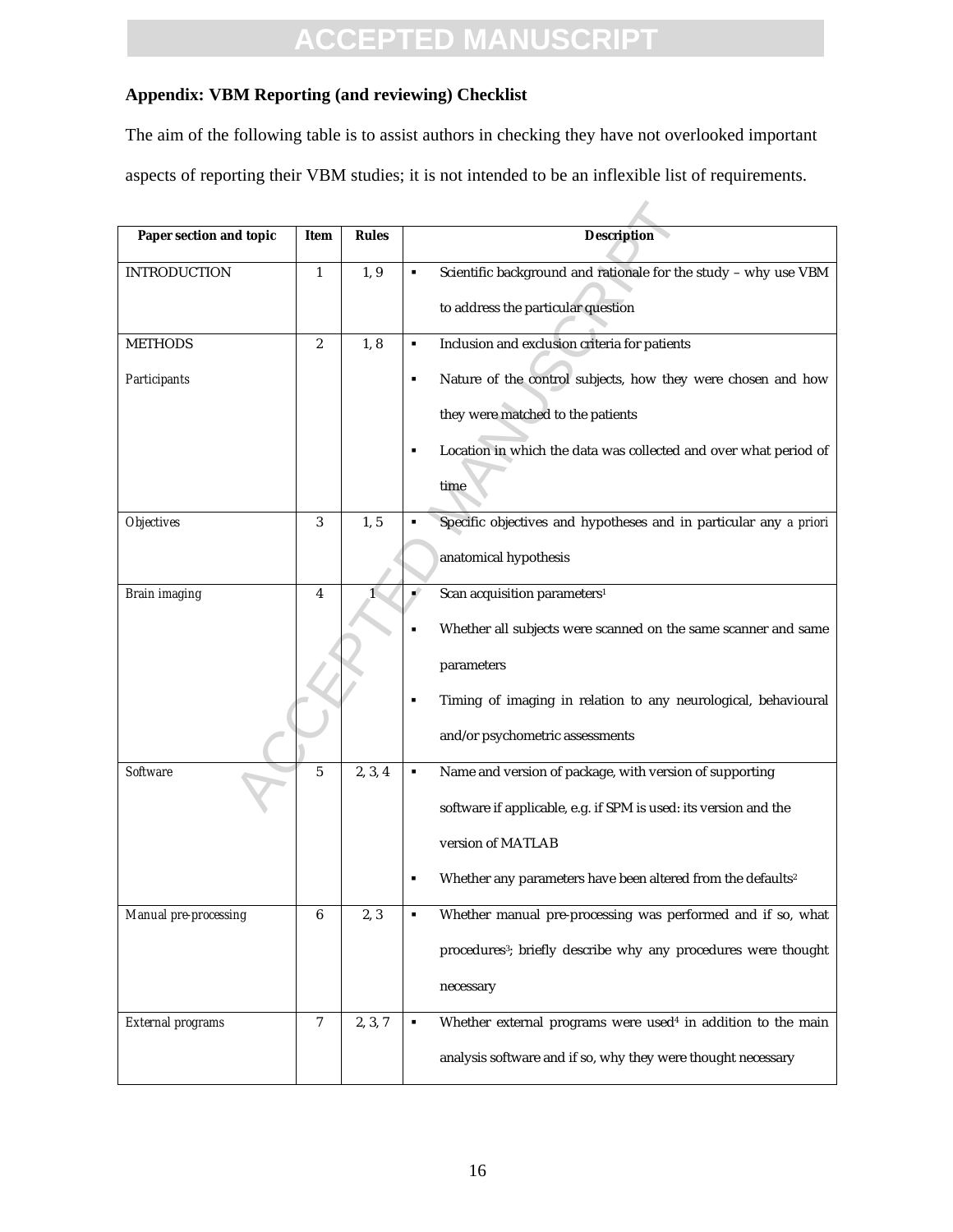| "Optimization"      | 8  | 2, 3             |                | The term optimized VBM arose from the paper by Good et al.                           |
|---------------------|----|------------------|----------------|--------------------------------------------------------------------------------------|
|                     |    |                  |                | (2001), and is largely specific to SPM2; SPM5 uses unified                           |
|                     |    |                  |                | normalisation and segmentation (Ashburner and Friston, 2005);                        |
|                     |    |                  |                | other software packages may share some aspects.                                      |
|                     |    |                  | п              | VBM analyses should only be reported as "optimized" if the                           |
|                     |    |                  |                | analysis exactly followed that outlined in Good et al. (2001) <sup>5</sup> ; if this |
|                     |    |                  |                | is not the case, the following steps should be reported                              |
|                     |    |                  | ٠              | Normalisation - whether this was performed to:                                       |
|                     |    |                  |                | standard MNI whole-brain template (not optimized)<br>a)                              |
|                     |    |                  |                | study-specific whole-brain template (semi-optimized)<br>b)                           |
|                     |    |                  |                | standard ICBM GM/WM templates (more optimized)<br>c)                                 |
|                     |    |                  |                | study-specific GM/WM templates (i.e. as per "Good et al"<br>d)                       |
|                     |    |                  |                | optimized)                                                                           |
|                     |    |                  |                | Segmentation - whether this was performed to:                                        |
|                     |    |                  |                | standard SPM GM/WM templates (not optimized in the<br>a)                             |
|                     |    |                  |                | "Good et al" sense)                                                                  |
|                     |    |                  |                | study-specific GM/WM templates (i.e. as per "Good et al"<br>b)                       |
|                     |    |                  |                | optimized)                                                                           |
|                     |    |                  |                | How these steps were performed, e.g. within SPM6                                     |
|                     |    |                  |                | Why the various steps were performed in that way <sup>7</sup>                        |
| Clean-up procedures | 9  | $\boldsymbol{2}$ | $\blacksquare$ | Whether any clean up procedures or masking to help get rid of                        |
|                     |    |                  |                | non-brain were used                                                                  |
| Modulation          | 10 | $\boldsymbol{3}$ | ٠              | Whether this was performed or not and justification of this                          |
| Smoothing kernel    | 11 | 2, 8             | ٠              | What size kernel was used and a brief justification of why that                      |
|                     |    |                  |                | was chosen                                                                           |
| STATISTICAL DESIGN  | 12 | 4, 5, 7          | ٠              | Factors, levels and non-sphericity options used                                      |
| <b>Models</b>       |    |                  | ٠              | All covariates used should be listed (with brief justification <sup>8</sup> ),       |
|                     |    |                  |                | including 'nuisance' covariates                                                      |
|                     |    |                  | $\blacksquare$ | Whether global normalisation was used, and how (see rule 4)                          |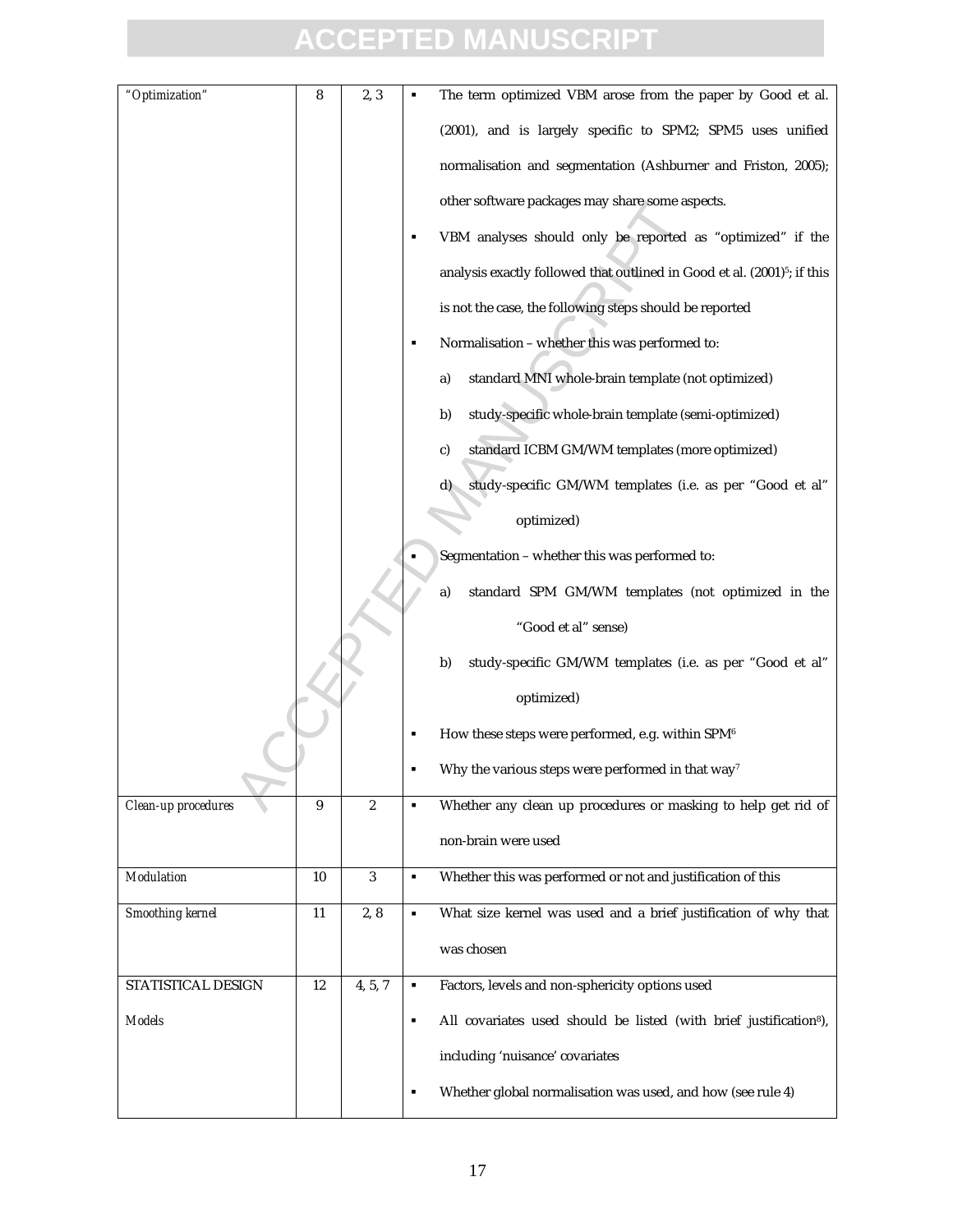|                                |    |              | The nature of the model should be explicit and clear <sup>9</sup><br>П   |
|--------------------------------|----|--------------|--------------------------------------------------------------------------|
|                                |    |              | Masks: the level of absolute or proportional masking should be<br>٠      |
|                                |    |              | specified (with justification); if an explicit mask was used it should   |
|                                |    |              | be specified why and how it was created; if contrast-masking is          |
|                                |    |              | used, it should be specified why and how it was done                     |
| Contrasts                      | 13 | 4,7          | These should be explicit and very clear <sup>10</sup><br>٠               |
| <b>RESULTS</b>                 | 14 | $\mathbf{1}$ |                                                                          |
| Baseline data                  |    |              | Baseline demographic characteristics of the patients and controls<br>п   |
| Numbers analyzed and nature    | 15 | 1, 8         | Number of patients and controls initially entered into the analysis<br>Ξ |
| of analysis                    |    |              | Whether any patients or control subjects were excluded at any<br>П       |
|                                |    |              | point during the analysis and why                                        |
|                                |    |              | Whether the analysis was re-run for any reason and how many              |
|                                |    |              | analyses were performed <sup>11</sup>                                    |
| Type of correction             | 16 | 5, 7         | What type of correction was used with a brief justification:<br>٠        |
|                                |    |              | Uncorrected: say why, and refer to this in the interpretation<br>a)      |
|                                |    |              | of results                                                               |
|                                |    |              | <b>FDR</b><br>b)                                                         |
|                                |    |              | FWE (smoothness (FWHM) and resel count should also be<br>c)              |
|                                |    |              | reported) <sup>12</sup>                                                  |
|                                |    |              | d)<br>Other (e.g. resampling-based, cluster-size with non-               |
|                                |    |              | stationarity)                                                            |
| Level of correction            | 17 | 5, 7         | Voxel<br>$\blacksquare$                                                  |
|                                |    |              | Cluster <sup>13</sup><br>٠                                               |
|                                |    |              | $\mathrm{SVC^{14}}$<br>٠                                                 |
|                                |    |              | Whether an arbitrary extent threshold was used after statistical<br>п    |
|                                |    |              | thresholding                                                             |
| Threshold for all statistical  | 18 | 5,6          | This should be clear in the figure caption, and in the text if the<br>٠  |
| maps displayed <sup>15</sup>   |    |              | display is referred to                                                   |
| Threshold for reported results | 19 | 5,6          | This should be clear in the table caption, and in the text where<br>٠    |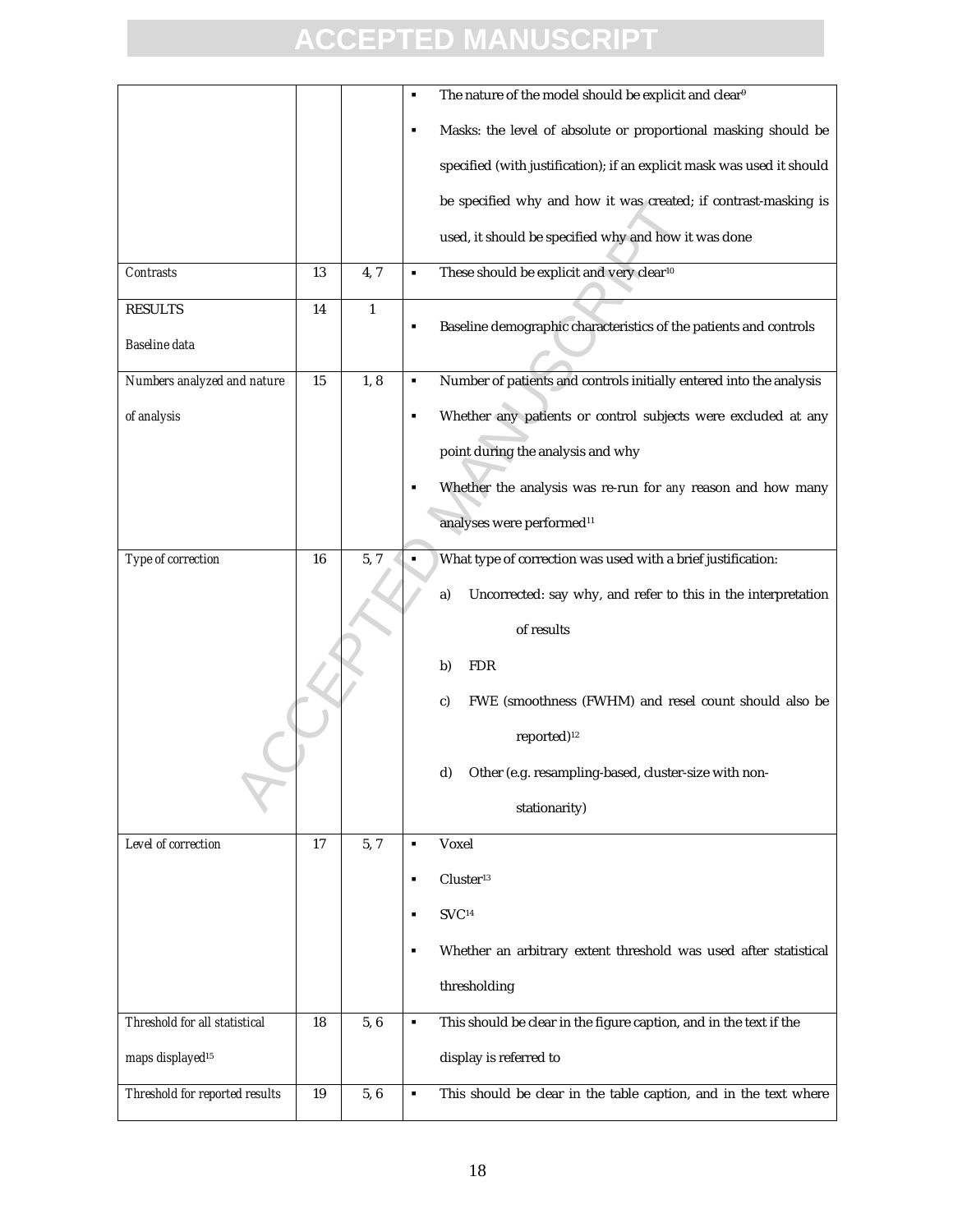| $(e.g.$ tables) $15$                                                                                                              |    |          |                | results are reported and discussed                                      |  |
|-----------------------------------------------------------------------------------------------------------------------------------|----|----------|----------------|-------------------------------------------------------------------------|--|
| Overlay maps and anatomical                                                                                                       | 20 | 6        | $\blacksquare$ | The type of image and in which space the SPMs are overlaid              |  |
| localization                                                                                                                      |    |          |                | should be stated. <sup>16</sup>                                         |  |
|                                                                                                                                   |    |          | $\blacksquare$ | At which mm coordinates the slices/crosshairs are located <sup>17</sup> |  |
|                                                                                                                                   |    |          | $\blacksquare$ | How SPM "blobs" are converted from MNI co-ordinates into                |  |
|                                                                                                                                   |    |          |                | anatomy <sup>18</sup>                                                   |  |
|                                                                                                                                   |    |          | $\blacksquare$ | Co-ordinates of all local maxima should be tabulated                    |  |
| Other features                                                                                                                    | 21 | 2, 3, 7  | ٠              | Whether any specific variations from the norm were performed in         |  |
|                                                                                                                                   |    |          |                | either the methods or statistical design <sup>19</sup>                  |  |
| <b>DISCUSSION</b>                                                                                                                 | 22 | 5, 9, 10 | $\blacksquare$ | Interpretation of the results, taking into account study hypotheses,    |  |
| Interpretation of the results                                                                                                     |    |          |                | sources of potential bias or imprecision and the dangers associated     |  |
|                                                                                                                                   |    |          |                | with multiplicity of analyses and outcomes                              |  |
|                                                                                                                                   |    |          |                | If uncorrected data are reported this should be clear in the            |  |
|                                                                                                                                   |    |          |                | discussion and interpreted in light of the fact the results are         |  |
|                                                                                                                                   |    |          |                | uncorrected for multiple comparisons; similar considerations            |  |
|                                                                                                                                   |    |          |                | apply to thresholds used                                                |  |
|                                                                                                                                   |    |          |                |                                                                         |  |
| <sup>1</sup> In particular, voxel size should be noted as larger voxels will mean that data are relatively smoother to start with |    |          |                |                                                                         |  |
| <sup>2</sup> For example, DCT cut-off or smoothness of templates used in SPM5                                                     |    |          |                |                                                                         |  |
| <sup>3</sup> For example, reorienting or brain masking                                                                            |    |          |                |                                                                         |  |
| <sup>4</sup> For example, external programs used for bias-correcting, skull stripping or affine registration                      |    |          |                |                                                                         |  |

5 Good CD, Johnsrude IS, Ashburner J, Henson RN, Friston KJ, and Frackowiak RS., 2001, A voxel-based morphometric study of

ageing in 465 normal adult human brains. *Neuroimage* **14**(1 Pt 1), 21-36.

6 For example, referencing any third-party scripts or toolboxes that have been used.

 $^7$  For example, why study-specific whole-brain template rather than GM to GM normalisation was chosen

<sup>8</sup>For example, why it was thought necessary or not to control for total intracranial volume (TIV), age, etc.

<sup>9</sup>Is the model a simple linear regression or are there interaction terms? The model can be shown either as an equation or in text,

but the end result must be that all the regressors and their interactions are clear to the reader

<sup>10</sup> For example if there are interaction terms in the model are these really tested or not? This can be done either by listing the parameters tested (e.g.  $B_1 > B_2$ ;  $B_3 < 0$ ), or in text, but again the reader should be in no doubt as to which regressors were tested, either against each other or against zero. If single-tailed t-contrasts are tested the direction should be clear, and a comment on